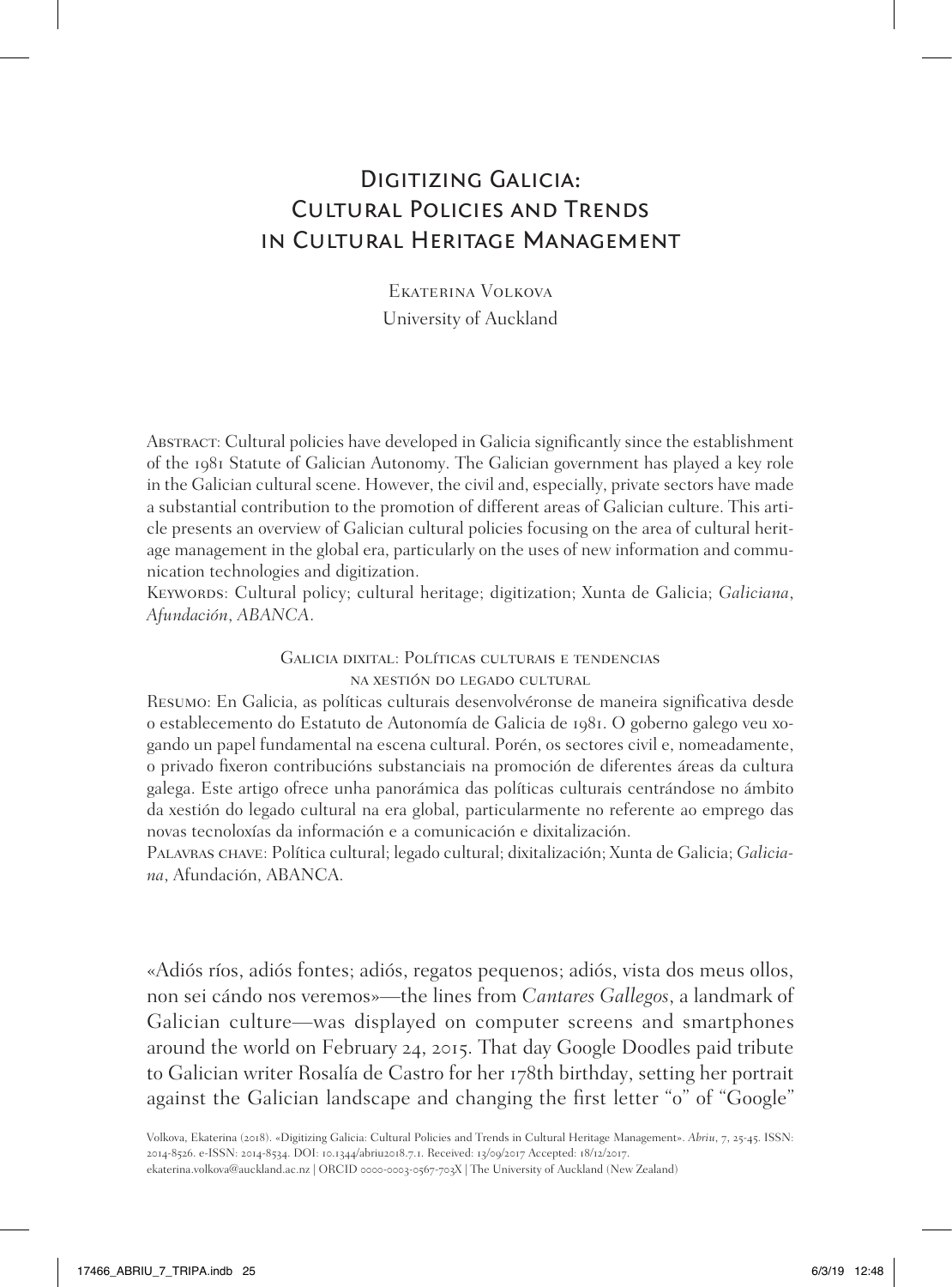into the coat of arms of Galicia. It was a sign that Galician culture had gone global.

The global age is a period characterized by the sense of interconnectedness of all human beings and their activities due to the effects of economic, technological and cultural globalization (Albrow 2012). Globalization has become possible because of revolutionary technological advances in communication, especially in digital information transfers (Langhorne 2001: 2). Therefore, the global age is the digital age as well. Expanding exponentially since the 1990s, information and communication technologies have deeply affected every single facet of human activity, including culture and cultural policies. Digitization has transformed the cultural world, producing new types of genres, media and forms of creativity. It has created a substantial digitized cultural content and has become a vital instrument in the preservation and dissemination of cultural heritage.

Over the last decades, the concept of cultural heritage has evolved. In the 1970s, UNESCO included in this category mostly tangible elements: monuments, artefacts and sites of outstanding universal value from the point of view of history, art, or science (1972). In the beginning of the 21<sup>st</sup> century UNESCO extended the concept of cultural heritage further, to include intangible cultural heritage and digital heritage. The category of intangible cultural heritage incorporated cultural practices, representations, expressions, knowledge, and skills (UNESCO 2003a). Digital heritage was defined as consisting of cultural, educational, scientific, and administrative resources, as well as technical, legal, medical and other kinds of information created digitally, or converted into digital form from existing analogue resources (UNESCO 2003b).

The Universal Declaration of Human Rights states that everyone has the right to participate freely in the cultural life of the community (United Nations 1948). Beginning from the late 1960s, UNESCO started to conceptualize a special category of human rights, namely cultural rights (1970: 9-10). Since then, UNESCO and other cultural international organizations have released a number of documents, one of which in particular, the *Fribourg Declaration on Cultural Rights,* presented the basic principles regarding cultural rights in a concise and precise manner. This document states that the right to access cultural heritage of any kind forms an integral part of cultural rights. It indicates that the actors in the three social sectors—public, civil, and private—implement cultural rights at the local, national, regional, and international levels. The public sector comprises governments and their institutions, the civil sec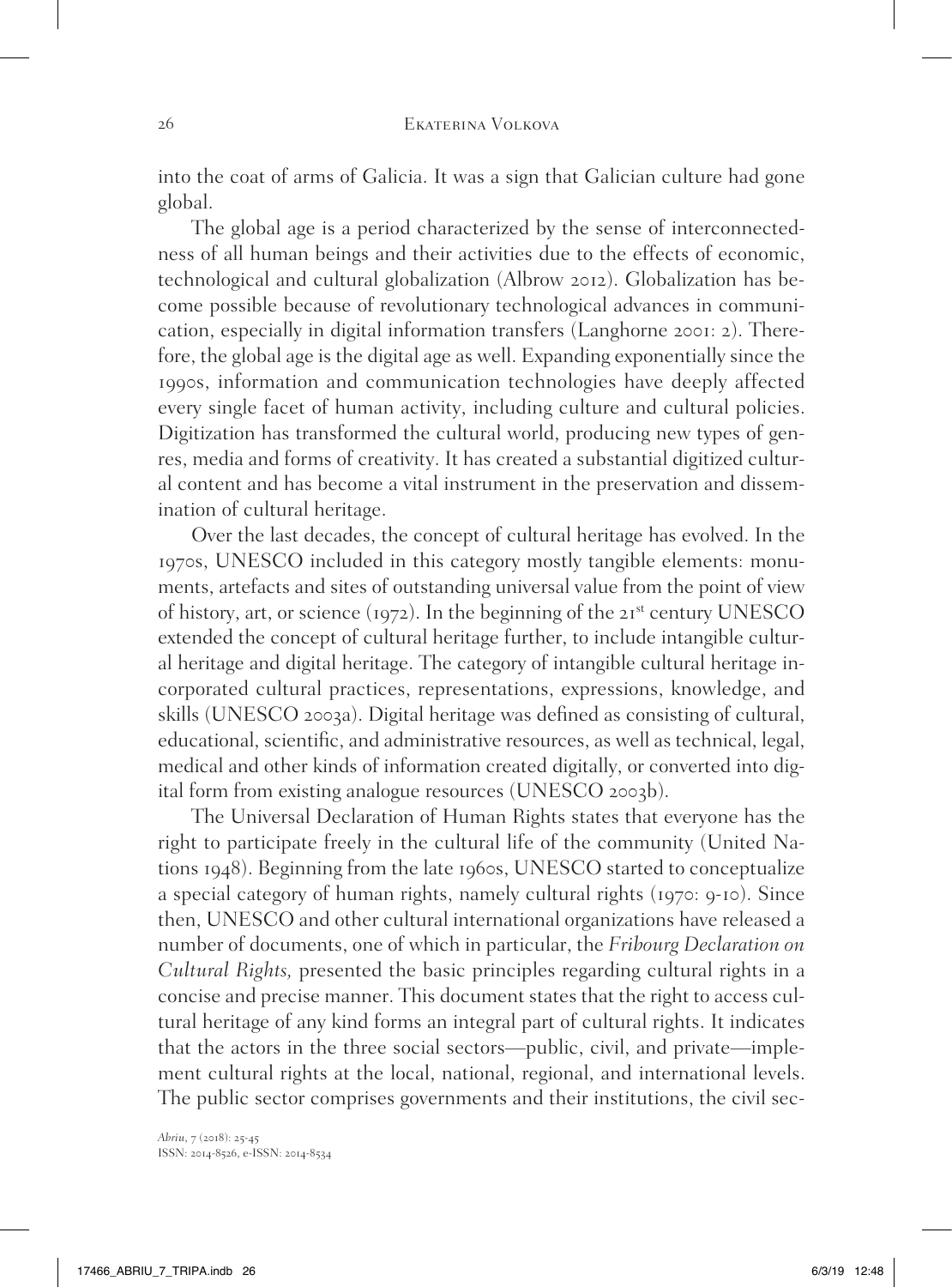tor includes non-governmental and non-profit organizations, and the private sector mostly consists of commercial enterprises. All cultural agents participate in the production and distribution of cultural goods and services, while governments and their institutions have additional duties to incorporate cultural rights into legislation and elaborate cultural policy (UNESCO 2007: 4, 6-7, 9-10).

Cultural policy is mainly understood as a set of propositions and actions implemented by governments for the promotion and support of cultural practices and values. Cultural policy, similar to cultural heritage, is also a changing concept. Traditionally concerned with providing support for the arts and cultural heritage institutions, it has expanded and now includes areas such as cultural industries, urban development, and tourism, encompassing a wide range of cultural products (Throsby 2010: 8, 14-16). The models of cultural policies differ significantly in each national or regional case, generally ascribing to four different types: the "patron", the "architect", the "engineer" and the "facilitator" (Craik 2007: 1-2).

States acting as "patron" offer support to cultural industries following the principle of cultural excellence. It may be done directly or through independent bodies, making recommendations based on peer evaluation. The UK, Canada, Australia and New Zealand have employed this model. Under the "architect" type, epitomized by many Western European countries, the government acts more directly, normally through ministries of culture, which are designed to ensure access to cultural products for the public, and tends to subsidize those artists, cultural institutions and ventures whose ideological and aesthetic position aligns with national objectives. The "facilitator" type is based on the competitive market economy and private philanthropy. An example is the United States, where cultural promotion is mainly achieved through tax benefits for donors. Finally, the "engineer" type embodies the politicized model when governments exercise total control over cultural production, like in the former Soviet Union (Craik 2007: 1-2). Any specific cases of cultural policy will vary depending on the political and social contexts. What follows is a study of the contemporary cultural policies of Galicia with a focus on the preservation and distribution of cultural heritage, especially on the use of digitization and the visibility of Galician culture in cyberspace.

The development of cultural policy in Galicia is a relatively recent phenomenon. Up to the end of Franco's dictatorship, Galicia had been under tight political and administrative control by the centralized Spanish state and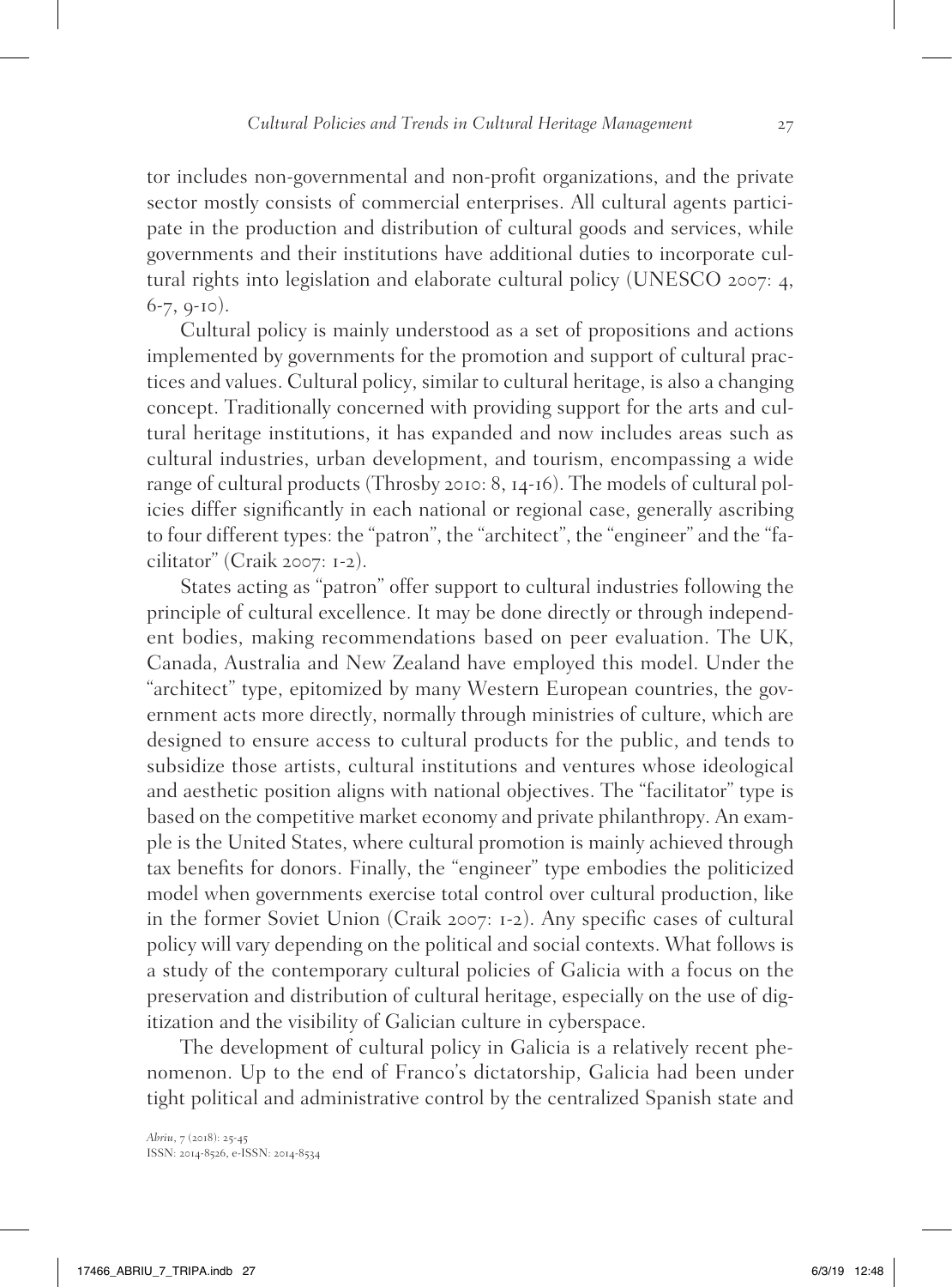this situation resulted in the historical deficit of Galician cultural institutions (Lage et al. 2012: 116). The institutional consolidation of Galician culture occurred only after the establishment of the 1981 Statute of Galician Autonomy. In 1982, the Spanish state transferred all the functions and services in the area of Galician culture to the autonomous community (Real Decreto 2434/1982). Since then, the Galician government has had almost exclusive authority in the cultural arena, including the management of museums, galleries, cultural industries and the protection of cultural heritage (Miguélez-Carballeira 2013: 176). However, private and civil actors also have played a significant role in the cultural scene of Galicia.

Cultural policies depend on the political context; therefore, it is important to call to mind the overall picture of the Galician political stage. The first years of autonomy were characterized by the unstable coalitions of various political parties (Máiz and Losada 2000: 65). From 1989, the Partido Popular (PP) has dominated the political scene of Galicia. This conservative-right political party is known for its moderate form of Galicianism and general loyalty to the Spanish central state (Fernández-Rodríguez 2016: 85). The PP was in power between 1990 and 2005, with Manuel Fraga Iribarne as president of the Xunta, and then returned to government in 2009 with current president Alberto Núñez Feijóo. The other most important political parties are the center-left Partido dos Socialistas de Galicia (PSdeG); the Galician affiliate of the PSOE, Partido Socialista Obrero Español, and the left-wing nationalist party Bloque Nacionalista Galego (BNG). The PSdeG and the BNG were in power from 2005 to 2009, forming a coalition government.<sup>1</sup> All the main Galician political parties present themselves as *galeguistas*, however, the PP has been often criticized by the opposition for its non-adequate strategies and non-sufficient efforts with respect to the commitment to the Galician language and culture.

In 1983, the important Law of Linguistic Normalization established Galician as the official language and stipulated its institutional promotion. Since then, linguistic normalization has always been on top of the agenda of Gali-

<sup>1</sup> The traditional political map of Galicia has recently changed with the appearance of new political players. In the municipal elections of 2015, several left-wing Galician parties and movements, including Podemos, Esquerda Unida and Anova, formed the coalition En Marea, which achieved impressive results in such cities as A Coruña, Santiago and Ferrol. Subsequently, En Marea registered as a political party and in the 2016 Parliament Elections overtook the BNG and obtained the same number of seats as the PSdeG.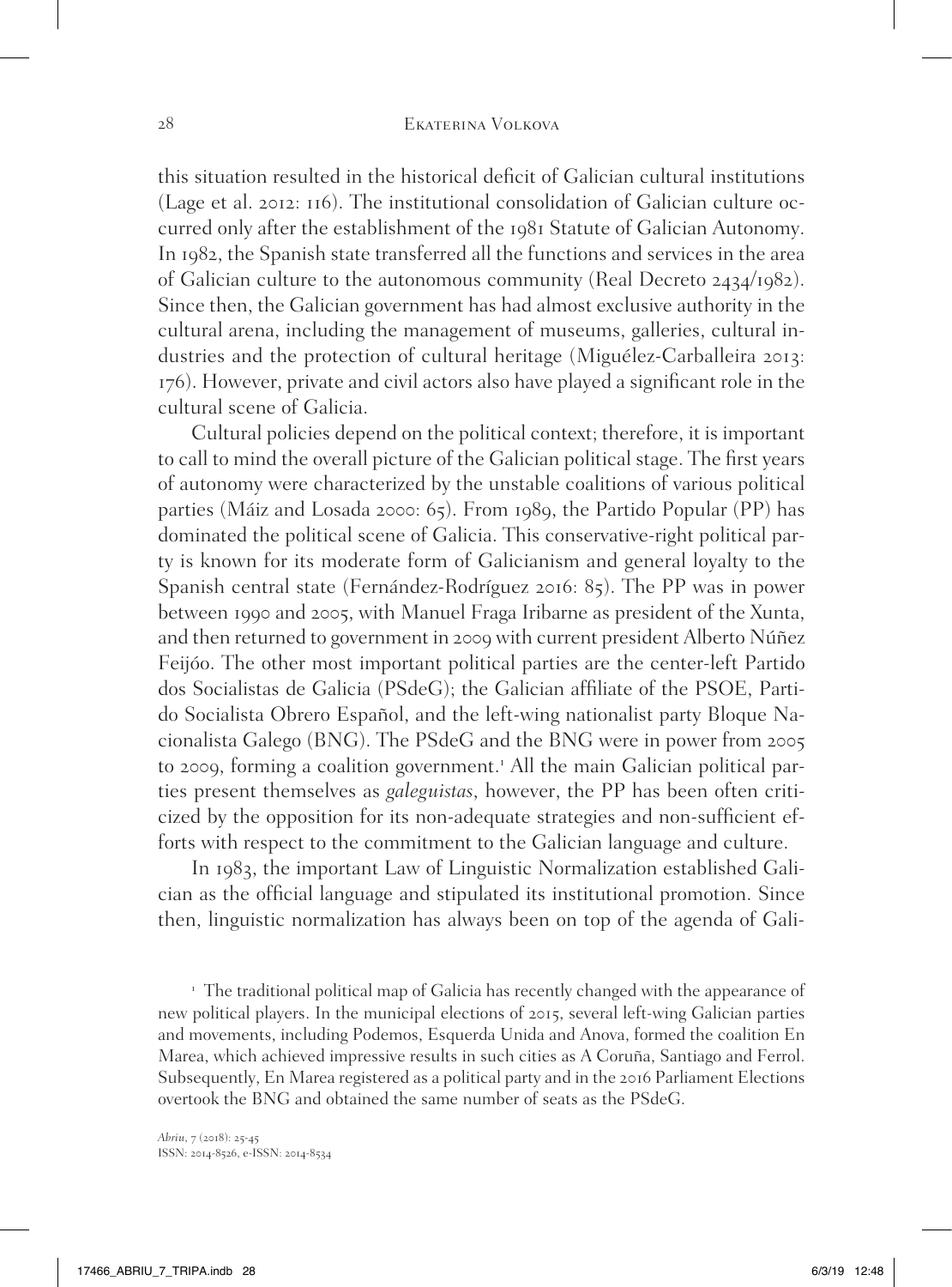cian cultural policy. Although significant progress has been attained in this area, critics insist that this key component of Galician cultural policy has not been seriously addressed by the government and suggest its «obvious failure» under the PP in power (Miguélez-Carballeira 2013:177-179). Galician activists have also attacked the attitude of Fraga's government towards Galician cultural heritage and cultural industries. Before 2005, the Xunta de Galicia had focused mostly on the monumental and traditional aspects of Galician cultural heritage, especially on the Camiño de Santiago and the Xacobeo celebrations, while maintaining old-fashioned stereotypes of rural Galicia, such as idyllic landscapes, bagpipes, folkloric dances, etcetera. Considering contemporary cultural industries and new technologies not "Galician enough", the Xunta did not provide them satisfactory support (Reimóndez 2011: 194-96). The rise to power of the socialist-nationalist coalition in 2005 noticeably altered the Xunta's policies for cultural industries. For example, the specially created agency, Axencia Audiovisual Galega, generated new programmes of subsidies and grants to assist creators, rather than producers as in the past, which bore fruit and generated a new wave of contemporary Galician artists.<sup>2</sup> Yet, the situation changed again after the financial crisis of 2008 and the return of the PP to governance in 2009 (Colmeiro 2017: 175-176). Although this essay does not focus on the policies on linguistic normalization or the general support of the cultural industries in Galicia, it is useful to keep in mind these facts as a historical background for the discussion of cultural heritage management.

Returning to the first years of Galician autonomy, the 1981 Statute laid the foundations for the cultural policies in Galicia. The Statute proclaimed the protection and promotion of the cultural values of Galician people and also required the creation of the special institution Consello da Cultura Galega (Ley Orgánica 1/1981). This governmental organization was created in 1983 and has played a fundamental role in the institutional consolidation of Galician culture, in parallel with the Xunta de Galicia. Likewise, the Centro Superior Bibliográfico de Galicia was established in 1989, which would later become the Biblioteca de Galicia, the leading governmental institution in the management of the Galician bibliographical heritage. The Law of the Cultural Heritage of Galicia

<sup>2</sup> Many of the filmmakers from this generation, such as Lois Patiño, Oliver Laxe, Xurxo Chirro, Peque Varela and others, epitomize the most innovative trends in Galician cinema, the so called *Novo Cinema Galego*, which has received considerable attention in international circuits (Colmeiro 2017).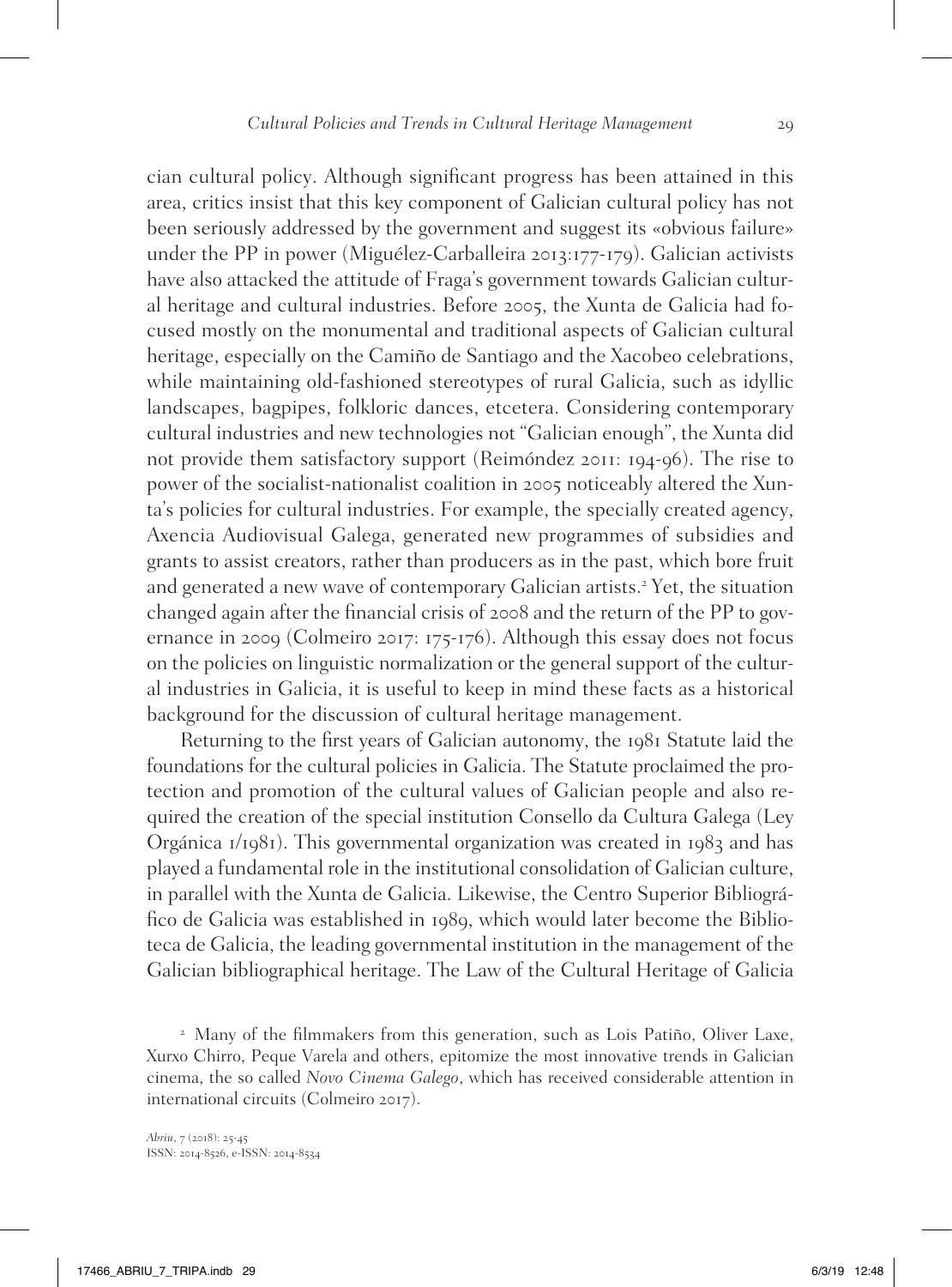was subsequently passed in 1995. This legal instrument defined the cultural heritage of Galicia as constituted by all tangible and intangible assets of recognized value, which are considered of relevant interest for Galician cultural identity over time. This document also established a special heritage register, *Bens de interese cultural*, which refers to the most important assets of Galician cultural heritage declared and registered by the Xunta (Lei 8/1995).

In 1999, the Parliament of Galicia initiated an ambitious project in Santiago, the *Cidade da Cultura de Galicia*, which would become the most controversial venture of the Galician cultural policy. The *Cidade da Cultura* was conceived as a Galician cultural enterprise with spectacular global aspirations, similar to the Basque and Catalan projects: the Guggenheim Museum in Bilbao and the Olympic Games in Barcelona. However, being an enormous burden for the budget of Galicia, this monumental venture has been severely criticized as a vanity enterprise of the former president Fraga.<sup>3</sup> The works started in 2001 and the main part of this large-scale cultural hub on Mount Gaiás finally opened in 2011. Because of the effects of the global financial crisis, the construction of the final two planned buildings was stopped in 2012 and definitively cancelled in 2013. Nevertheless, the *Cidade da Cultura* is currently a remarkable repository of Galician cultural heritage and hosts two important institutions, the Library of Galicia (http://bibliotecadegalicia.xunta. gal) and the Archive of Galicia (http://arquivosdegalicia.xunta.gal). Furthermore, since 2011, the *Cidade da Cultura* is home to the Centro de Proceso de Datos Integral, the digital heart of Galicia.

The creation of the World Wide Web in 1991 formed the basis of a new type of global networked communication. The first catalogue of Galician web pages was published in 1999. Among them were the web sites of the Xunta de Galicia and the Consello da Cultura Galega created in 1998 (Gago Mariño 2015: 185,187). By the beginning of the 21st century, digital media technologies became firmly entrenched in everyday social practices. The Law of Information Society Services and Electronic Commerce established in 2002 the legal framework for the use of digital technologies and electronic commerce in Spain (Ley 34/2002). It was also the same year the Galician Institute of Statistics started collecting data about the new realities of the Information Society in Galicia.

<sup>3</sup> For a variety of critical responses among Galician cultural figures, see Colmeiro 2013.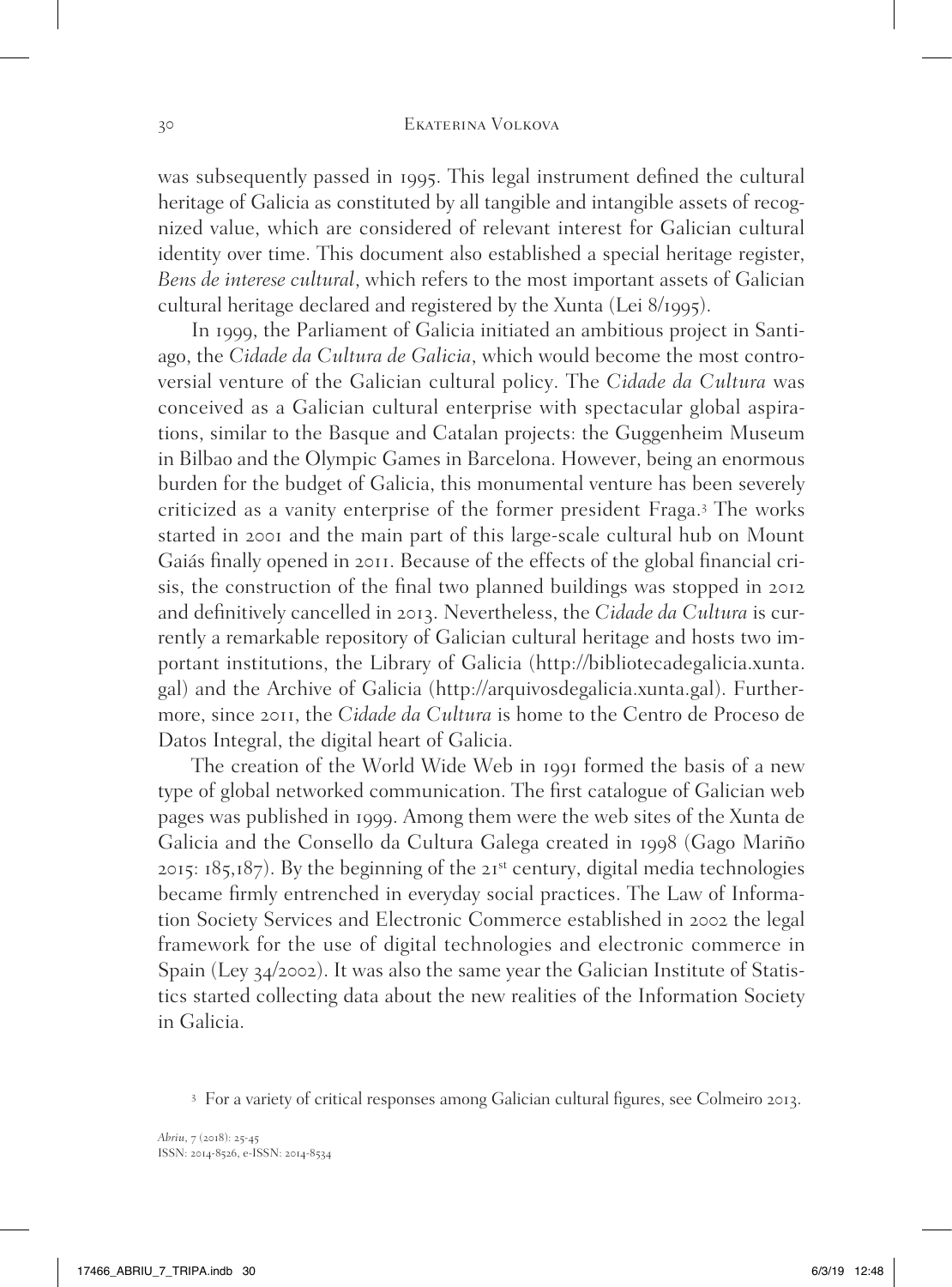In the 2000s, the intersection of the cultural sphere and digital technologies became a widespread reality and made its way into the international legislation. UNESCO encouraged member states to maximize accessibility to digital heritage and to create appropriate legal and institutional frameworks to secure its protection (2003b). The Commission of the European Communities, in its turn, recommended that member states should put efforts into the digitization of analogue materials in archives, libraries and museums at local and European levels, encouraging partnerships between cultural institutions and the private sector (2006).

Another developing trend at the beginning of the 21<sup>st</sup> century was the new type of mass global communications. With the spread of the Internet and wireless technologies, a new horizontal form of interactive communication emerged, characterized by the capacity of sending messages from many to many. The most notable outcome was the explosion of social network sites, such as Facebook, Twitter, YouTube, Instagram, and others. Social media became platforms not only for interpersonal communication, but also for all kinds of pursuits, including socio-political and cultural activities (Castells 2013: 78, 25).

Clearly, all these global trends have found their expression in the institutional cultural environment of Galicia. The official website of the leading cultural organization Consello da Cultura Galega (http://consellodacultura.gal) is currently a multilevel and complex web portal with wide-ranging content reflecting the main directions of the Consello departments, including language, literature, communication, music, visual and performing arts. This web portal provides useful information about some innovative projects of the Consello, such as the series of «Álbums», which play a substantial role as channels of dissemination of different aspects of Galician culture. Thus, the «Álbum da Ciencia» offers biographies and bibliographical resources about significant researchers in the history of Galicia; the «Álbum de mulleres» makes visible the contributions of Galician women to culture and society, and "Vento que zoa" provides information about Galician composers. The Consello da Cultura is also in charge of some important public archives, both in physical and digital forms. The *Arquivo da Emigración Galega* gathers historical documents related to the phenomenon of Galician migration; the *Centro de Documentación Sociolingüística de Galicia* conserves materials linked to the language planning in Galicia, and the *Arquivo Sonoro de Galicia* keeps all types of audio recordings connected to Galician culture, including the voices of Galician notables, as well as songs, radio broadcasts and ethnographic audio records.

*Abriu*, 7 (2018): 25-45 ISSN: 2014-8526, e-ISSN: 2014-8534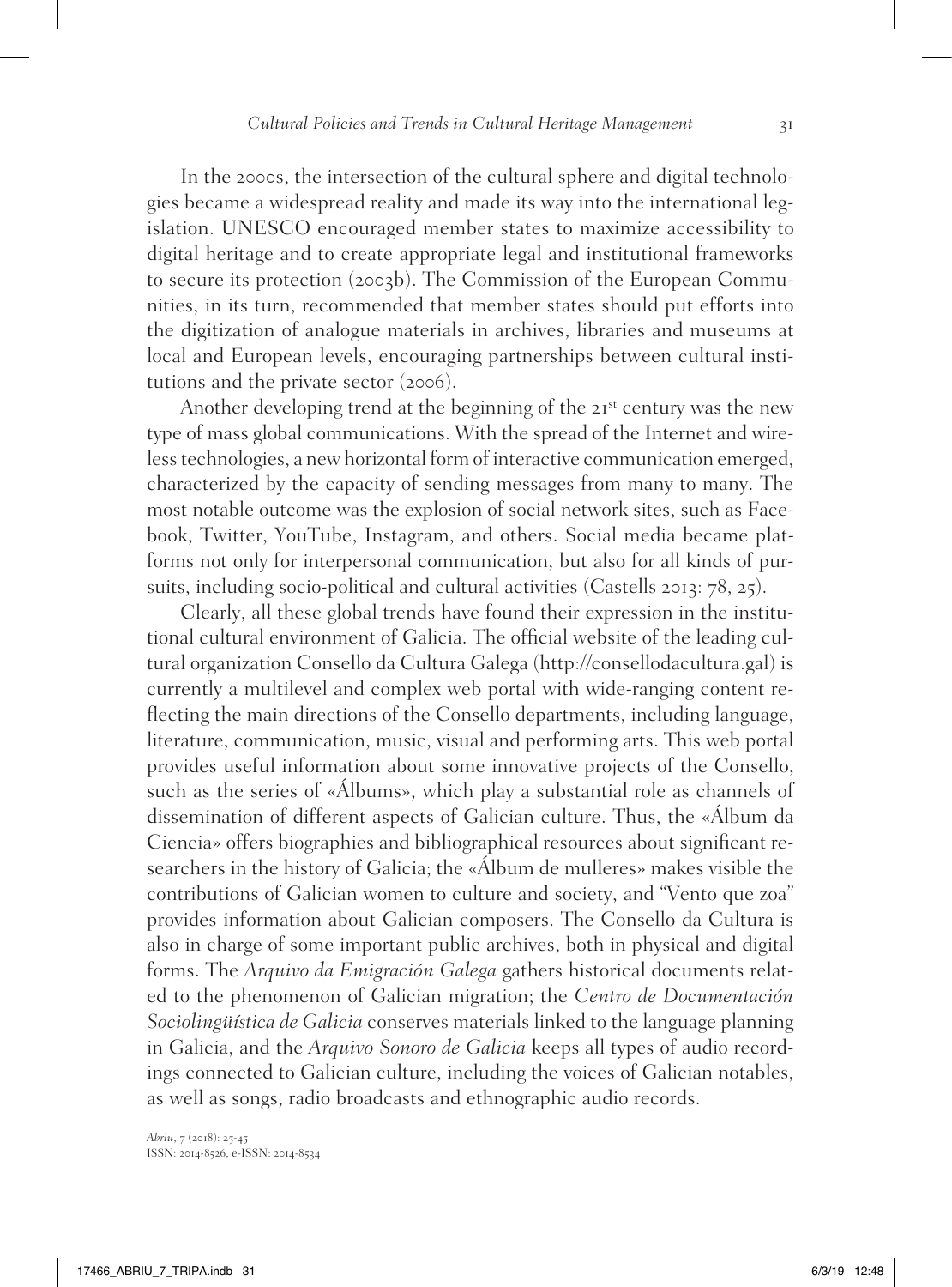## 32 Ekaterina Volkova

The digitization and virtual archival of historical magazines, academic publications and private documents are important areas of activity for the Consello. Such is the case of the complete digitized collection of *Céltiga*, a publication of huge importance for Galician culture, published by the Galician diaspora in Buenos Aires between 1924 and 1932. Other singular projects include «Epistolarios», a consolidated electronic repository of the personal correspondence of prominent figures of Galician culture, such as Rosalía de Castro, Luís Seoane and Ramón Piñeiro, and «A Saia: Hemeroteca feminista galega», coordinated with the *Centre Dona i Literatura* at the Universitat de Barcelona, which offers a collection of historically important Galician feminist publications. Likewise, a variety of digitized documents and hundreds of other electronic files related to Galician culture are available on-line through the *Medioteca*, a virtual multimedia library.

The Consello da Cultura created another web portal in 2000, *Culturagalega* (http://www.culturagalega.org), a comprehensive web space about Galician contemporary cultural production, philosophy, women and science, which is organized into thematic sub portals. For example, AVG is dedicated to audio-visual production, LG3 to literature, MeGA to music, Banda Diseñada to comics and graphic novels, SETESTRELO to science, and ATALAIA to contemporary art. Hence, *Culturagalega* consolidates information about particular Galician figures, organizations and cultural products, serving, therefore, as an extensive database for contemporary Galician culture (Gago Mariño 2015: 188).

The ministry of the Xunta responsible for the establishment of cultural policies is the Consellería de Cultura, Educación e Ordenación Universitaria. The official website of the ministry is the portal *Cultura de Galicia* (https:// www.cultura.gal). Similar to the web portal *Culturagalega* discussed above, *Cultura de Galicia* aggregates information about Galician cultural industries; however, their content does not overlap. While *Culturagalega* concentrates on individual artists and creators, *Cultura de Galicia* focuses on institutions of cultural industries, led by the Axencia Galega de Industrias Culturais (AGA-DIC), http://www.agadic.gal. AGADIC is an organization that supervises Galician cinema, drama, music and choreography institutions, and monitors the distribution of Galician cultural products on the internal and external markets. Cultural heritage is another important component of the web-portal *Cultura de Galicia*, which provides news regarding the *Bens de Interese Cultural* and links to the depositories of Galician culture, such as archives, libraries and museums. Additionally, almost all Galician public cultural organiza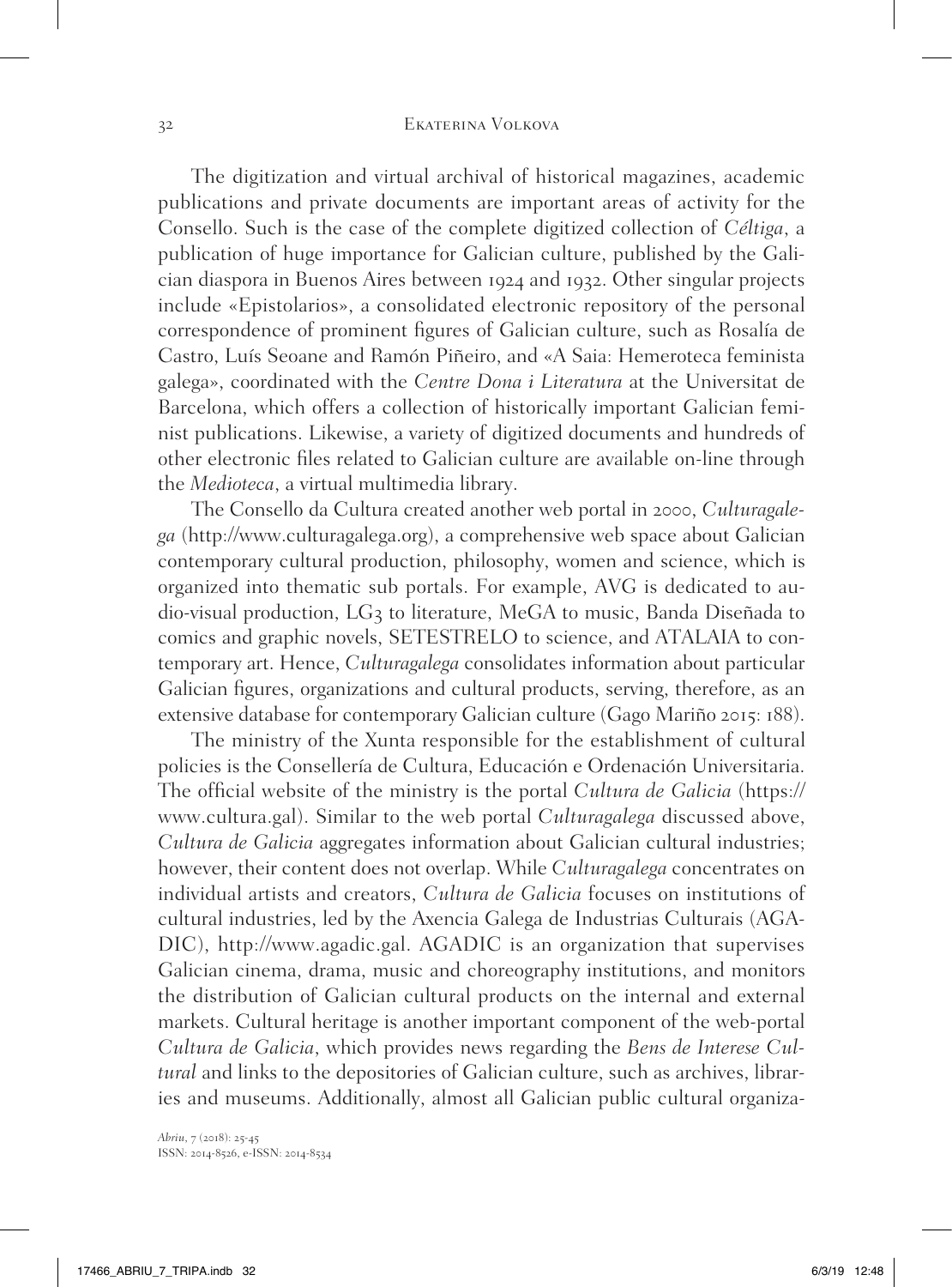tions share the information about their activities through their official channels on Facebook, Twitter, YouTube and other social media. Mobile applications have been also widely employed by Galician cultural organizations. For example, among more than twenty mobile applications of the Xunta, there is «Axenda Cultural», a mobile version of *Cultura de Galicia*, an entertainment and cultural guide available for the platforms Android and iOs.

The digitization of Galicia's cultural heritage has become in recent years a cultural project of high priority, which the Galician government carries out in alignment with current European cultural policies. The digitization of culture in Europe has experienced remarkable development in recent years. In 2008, the European Commission launched the project «Europeana», Europe's digital library, archive, and museum. The web portal *Europeana Collections* (http://www.europeana.eu/portal) provides free access to a wide array of digital content including books, journals, films, maps, photos, artworks, museum objects, and music. The European Commission has asked member states to strengthen efforts at further digitization of their cultural heritage, to make it visible and accessible to citizens and to import digitized items into the portal. The member states and their cultural institutions were also encouraged to involve private actors, as the projected cost of digitizing Europe's cultural heritage would be too high and could not be covered by public funding alone (2011). Some member states contribute to the development of Europeana by means of national aggregators, such as *Hispana*, a portal of digital culture of Spain (http://hispana.mcu.es). In its turn, *Hispana* combines digital collections of the archives, libraries, museums and foundations from Spain. One of the latest contributors in *Hispana* was *Galiciana*, the digital library and archive of Galicia (http://biblioteca.galiciana.gal).

*Galiciana* depends on the Secretaría Xeral de Cultura, a department of the Consellería de Cultura, Educación e Ordenación Universitaria, and is managed by the Biblioteca de Galicia. In addition to the collection of the Biblioteca de Galicia, *Galiciana* integrates digitized works originating from other cultural institutions. *Galiciana* is one of the initiatives under the project «Memoria Dixital de Galicia», a new model of management and conservation of digital resources related to Galicia's material and immaterial heritage. This project, based on information and communication technologies of preservation, dissemination and accessibility, is implemented by the Consellería de Cultura for the AMTEGA, the Agency of the Technological Modernization of Galicia (https://amtega.xunta.gal), also a department of the Xunta. At this mo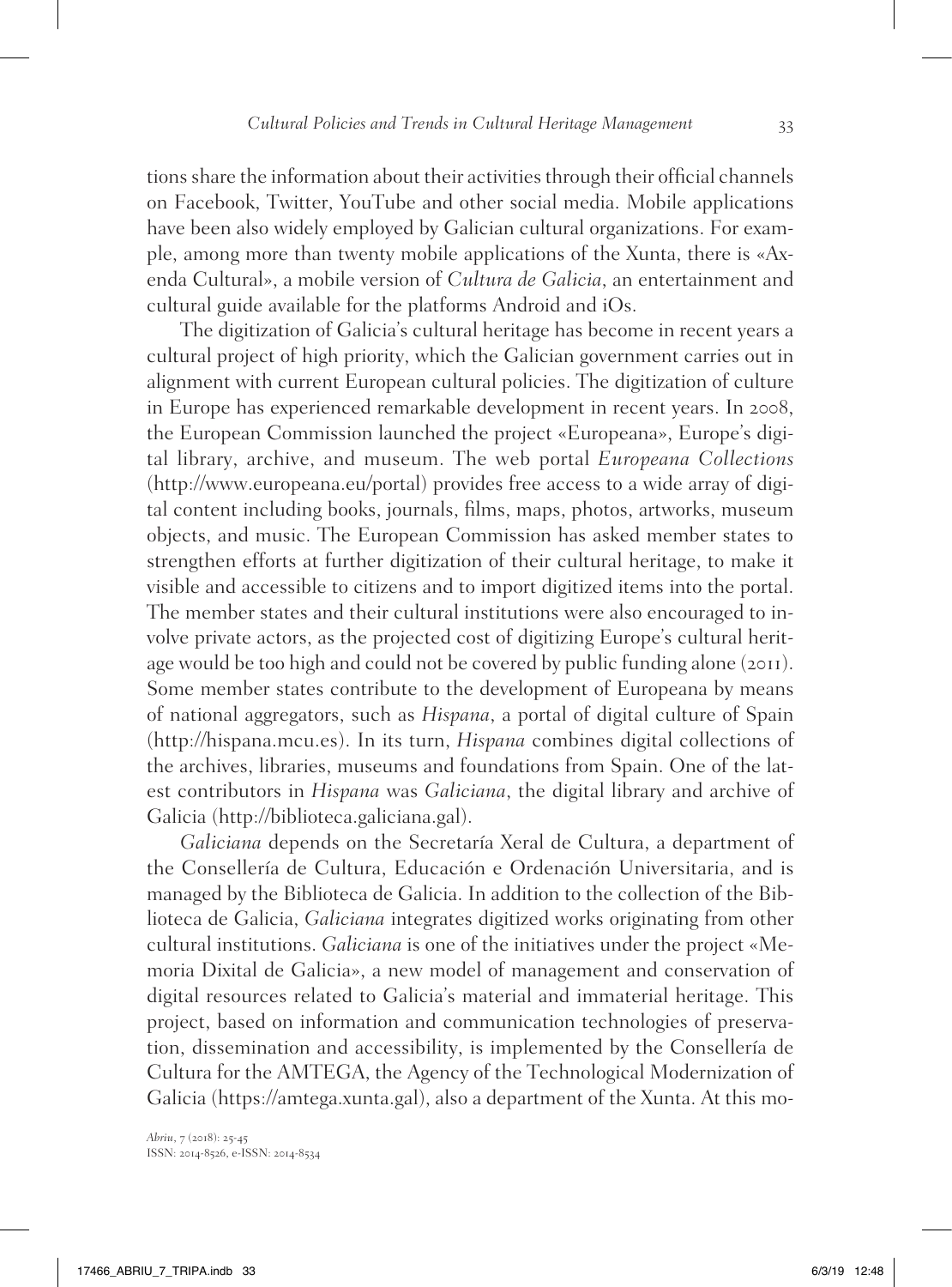ment, *Galiciana* is the main platform for the digitized cultural heritage of Galicia, which acts as a virtual depository, where public, civil and private contributors are encouraged to share their cultural resources. The digital data is physically stored at the Centro de Proceso de Datos Integral, located at the *Cidade da Cultura* in Santiago.

Another step towards greater visibility and accessibility of Galician cultural heritage in global cyberspace was the recent Law of Cultural Heritage passed in 2016, which establishes new regulations, especially regarding *Bens de interese cultural*. This law simplifies the administrative procedures for the inclusion of cultural heritage assets into the Catálogo do Patrimonio Cultural de Galicia, requiring their digitalization and the dissemination of information about *Bens de interese cultural* by means of communication technologies. Furthermore, Galician museums are now required to offer their catalogues in digital form as open access (Lei  $\frac{1}{2}$ 2016).

Some socio-cultural Internet initiatives by the Galician government clearly demonstrate a close connection between cultural policies and political context. In 2005, the Consellería da Emigración, the department of the Xunta responsible for relations with the Galician diaspora, launched the web portal *GaliciaAberta* (http://emigracion.xunta.gal), a project designated to strengthen the connection with Galicians living outside Galicia, especially in cities with historical large-scale Galician migration, including Buenos Aires, Montevideo and Geneva. It is important to remember that a significant percentage of Galician voters live abroad and traditionally have voted predominantly for the Partido Popular, which has actively courted this part of the electorate (Gemie 2006: 130)<sup>4</sup> . Prior to the 2005 Galician elections, the PP had been in power for 15 years. However, due to the crisis in Galician society following the 2002 ecological disaster of the oil tanker *Prestige*, the PP started losing the support of their potential voters (Gemie 2006: 176). In 2004, the Xunta issued a legal document modifying the 1985 Law of elections to increase the participation of the Galician electorate residing abroad (Ley 12/2004)<sup>5</sup>. This context suggests that the creation of the web portal *GaliciaAberta* on the eve of the Parliament

<sup>4</sup> In the Parliament Elections of 2001 in Galicia, the Electoral Census of Absent Residents counted 268,452 voters, about 10.5 % of the total enrolment roll (INE 2001).

<sup>5</sup> In the Parliament Elections of 2005 in Galicia, this number reached 305,019 voters, approximately 12.5 % (INE 2005). This trend has continued and in 2016 this index increased up to 446,270 voters, approximately 16.5% (INE 2016).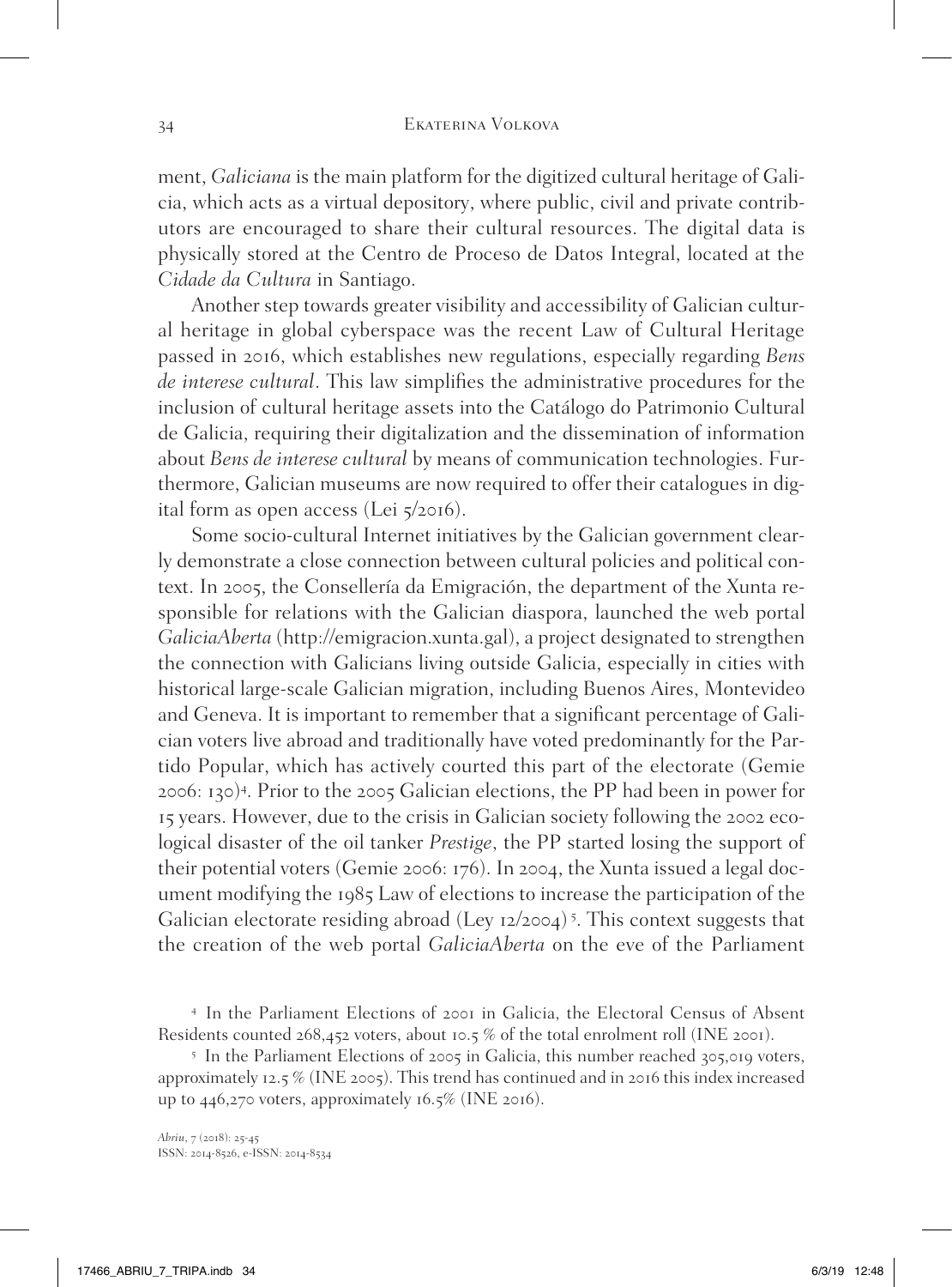Elections of 2005, besides its socio-cultural purposes, had clear political goals, attracting potential voters of the PP.

So far, my article has centred on the public institutions of Galicia. With respect to the civil actors on the Galician cultural stage, it is crucial to discuss the role played by the association PuntoGal, a non-profit organization that managed to obtain an Internet top-level domain for Galician society. The world organization responsible for the management of top-level domains, identifying all web resources, is the Internet Corporation for Assigned Names and Numbers, ICANN. The recognized two-letter codes corresponding to a country, territory, or other geographic location come from United Nations official sources (ISO n.d.), and stateless nations such as Scotland, Catalonia or Galicia, are not present on this list. This situation motivated the Catalan-speaking Internet community in the 1990s to express its aspiration to possess its own internet domain. The long public campaign succeeded and led to the approval by ICANN in 2005 of the domain .cat. The creation of .cat inspired the Galician Internet community and in 2006 a number of Galician institutions promoted the establishment of the Asociación PuntoGal, whose main objective was to obtain for Galician language and culture the domain .gal. This was achieved in 2013 when the top-level domain .gal was approved by ICANN. The first web page with this domain (www.dominio.gal) was activated in May 2014. This event was characterized by Galician media as the «collective success of the whole Galician society» and as a «historical milestone that raised the Galician flag in Internet» *(El País* 2014, my translation). In 2015 the Xunta of Galicia issued a decree, by which all the departments of the Xunta, its portals and dependent organizations, would use the domain .gal (Decreto 74/2015). The Asociación PuntoGal encourages Galician companies to use the domain .gal for the purpose of representation of Galician language and culture in cyberspace and promotion of the global visibility of Galician society.

Besides the central role played by public cultural institutions, non-governmental and civil organizations also participate in the digitization of Galician cultural heritage. Among them is the Fundación Castelao, created by volunteers in 1984 with the purpose of recovering the rich cultural heritage of Alfonso Daniel Rodríguez Castelao, a writer, politician, artist, and the most important Galician nationalist intellectual of the  $20<sup>th</sup>$  century. Due to his nationalist ideology, the figure of Castelao has always provoked mixed reactions from the different groups in the contemporary Galician political stage. In 1984, through the initiative of the centrist coalition that held power at that time, the remains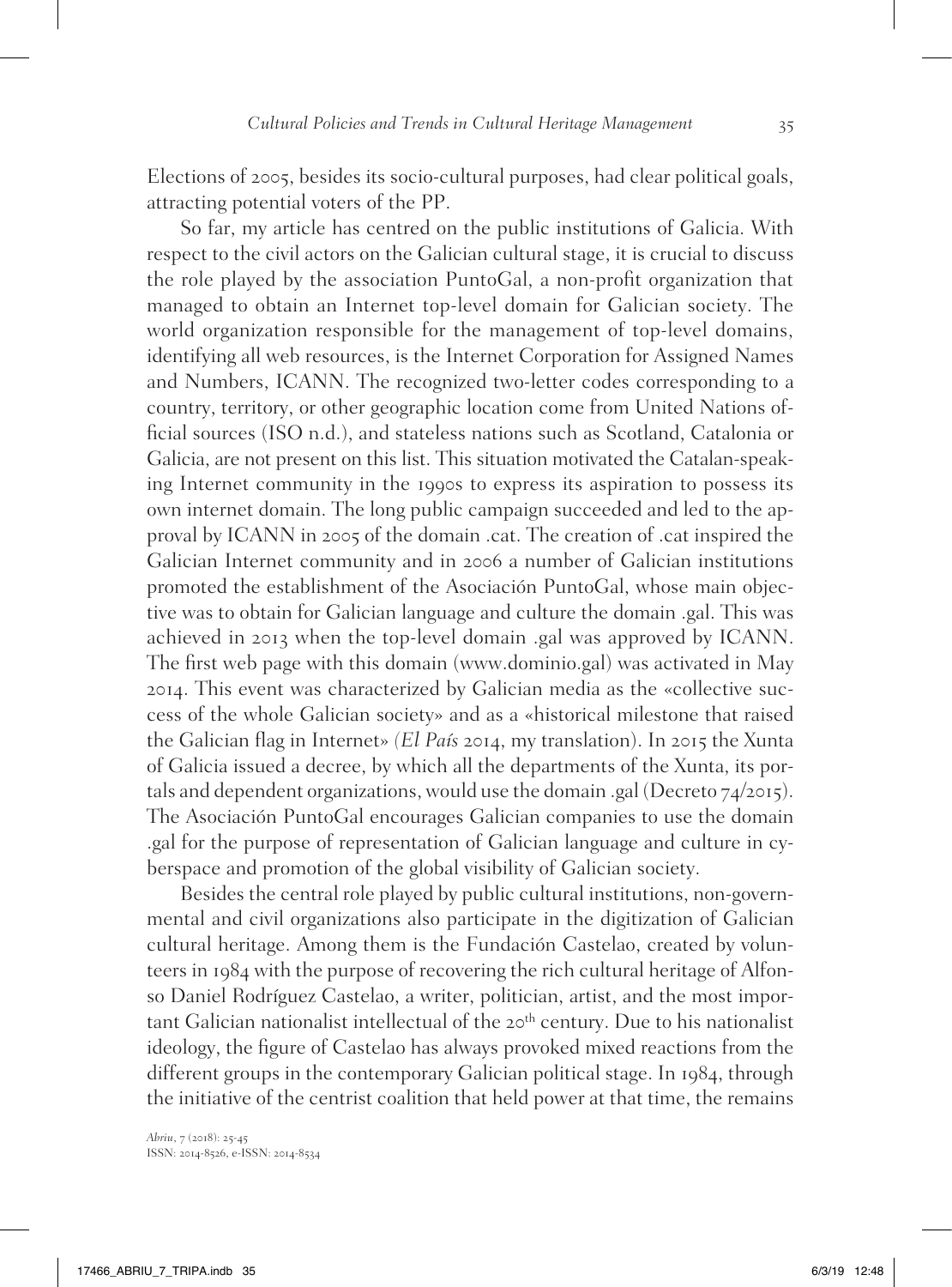of Castelao were returned from Argentina to Galicia and were buried in Santiago de Compostela in the Panteón de Galegos Ilustres, where the mortal remains of other distinguished Galician cultural figures such as Rosalía de Castro are laid to rest. Galician nationalists, for whom Castelao has been an iconic figure, accused the Xunta of appropriating their political discourse (Medeiros 2013: 44). Since the nationalist political views of Castelao differ in fundamental ways from the loyal position towards the Spanish state of the Partido Popular, this party did not show much support for the Fundación Castelao. During the PP governance in the 1990s, the foundation carried out the labour of finding and systematizing Castelao's texts and visual works, mostly relying on its own resources and private organizations. Thus, their collaboration with the editorial house Galaxia led to the publication of Castelao's written works in six volumes in 2000. However, in a different political climate, in 2008 the foundation obtained financial support from the Xunta, controlled at that time by the coalition between the PSdeG and BNG, and started the digitization of Castelao's graphic works. By 2010 the Fundación Castelao had recovered and digitized 3,800 items and made them available online on its own website (http://fundacioncastelao.gal) and through the website of the Biblioteca de Galicia (*Código Cero* 2010: 30); at present these materials are available on the portal *Galiciana*. The current strategy of the Xunta with respect to Castelao is ambivalent. According to president Feijóo, Castelao is a «valid symbol», because «he was primarily a humanist above his political stance» (cited in Lombao 2014, my translation). Thus, in 2014 with the purpose of celebrating the 70<sup>th</sup> anniversary of the publication of Castelao's foundational text *Sempre en Galiza*, the Consello da Cultura published on its social network sites one quote from this book every day, over two months. The Consello also encouraged all Internet users to contribute to this project and to post on their private social network accounts other phrases from *Sempre en Galiza* and/or their reflections on Castelao and his work, accompanied with the hashtag #sempreengz. Moreover, in collaboration with the publisher Galaxia and the University of Santiago de Compostela, the Consello launched the free mobile application «SempreenGZ». This continually changing policy towards Castelao' legacy illustrates how cultural capital may be manipulated, negated or appropriated by political parties depending on their current needs.

Within the discussion of the role of civil actors in Galician culture, it is important to note that civil cultural activism frequently develops on the margins of official institutions, and that its reach can have global dimensions be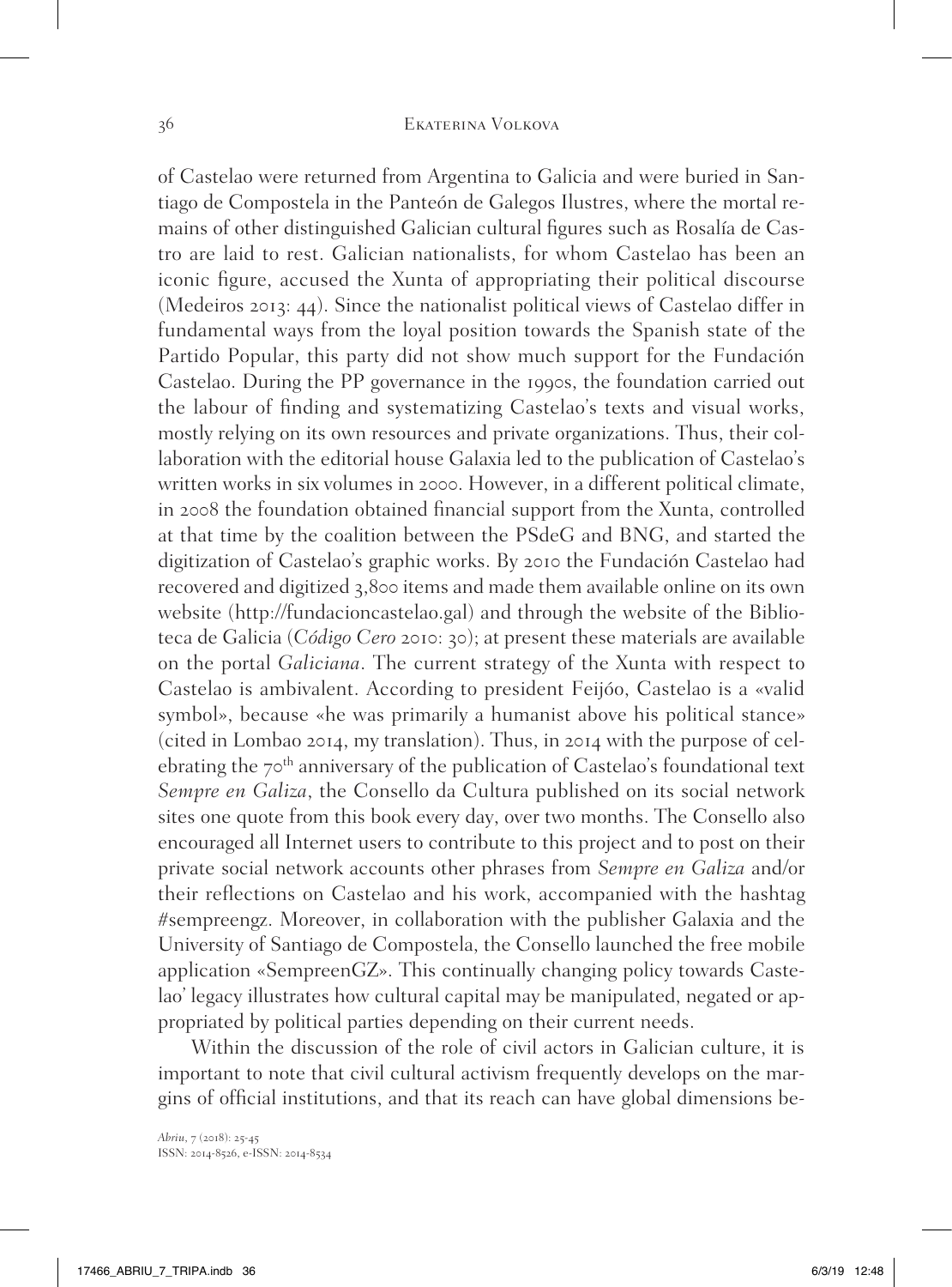yond the immediate geopolitical coordinates, such as the recent campaign in defence of the economically challenged Centro Gallego in Buenos Aires organized trough the digital platform Change.org ("Salvemos o Centro Galego de Bos Aires!") and the Facebook group ("Hay que salvar al Centro Gallego de Buenos Aires"). Since 1907, the Centro Gallego in Buenos Aires has been an iconic organization for the Galician diaspora, which has provided support and medical assistance for Galician immigrants and, at the same time, has become an emblematic site of Galician culture overseas. The centre holds highly valuable assets of Galician cultural heritage in its library and art collection of prominent 20th century Galician artists. Due to the economic difficulties and after the Xunta had dissociated from the Centro in 2011, in December of 2017 the members of the Centro approved the sale of the assets to Ribera Salud, the Spanish giant of private health services (S.V. 2017), with the professed intent of maintaining direct management of the Galician cultural heritage in Argentina. While the Xunta has stated that the Galician government will respect this decision and will lend its support to the protection of cultural heritage (*Faro de Vigo* 2018), leading figures of contemporary Galician culture have issued a manifesto through Change.org ("Manifesto pola defensa e porvir do Centro Galego de Bos Aires"), urging the Galician government to take proactive measures against the danger of the disappearance of the artistic and bibliographic heritage of the Centro (Villar 2018). This case illustrates the far-reaching international dimensions of Galician cultural heritage, the pressures of global neoliberalism, and the important role that social media and digital communication have acquired in Galicia for contemporary civil cultural activism.

The next section describes the role that the Galician private sector has played in cultural programmes. It is well known that before the global financial crisis of 2008, the most important private cultural agents in Galicia were two savings banks, Caixa Galicia and Caixanova (Lage *et al.* 2012: 133). Their respective art and book collections, which are of huge importance for the cultural heritage of Galicia, are now owned by the newly created bank corporation ABANCA, following a complicated and highly politicized merging process. Spanish savings banks were originally financial institutions that traditionally specialized in financial services for a broad cross-section of the population, including people with low incomes and from rural areas, and were normally under governmental control. Their mission was also to carry out philanthropic ventures, the so-called *Obra social*, with the aim of conducting sociocultural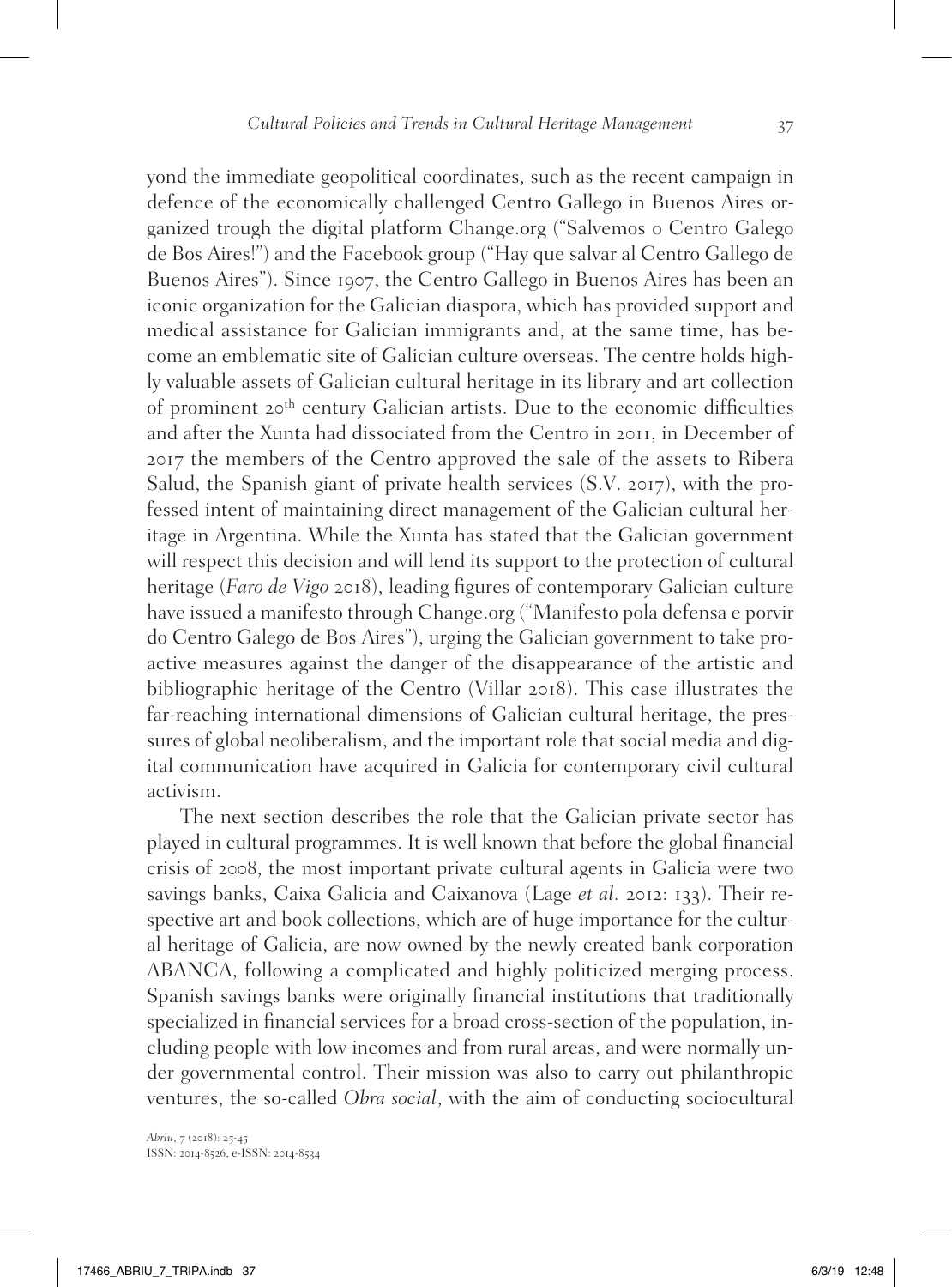activities in the region in which they operated (Martín-Aceña 2013: 87, 91). Both Caixa Galicia and Caixanova developed significant programmes of *Obra social*, which include their important art and book collections.

The Caixanova art collection was in great part derived from the substantial holdings of the *Obra social* gathered by the former savings bank from Vigo, Caixavigo. This pioneering collection started in the 1960s and coincided with the period of re-emergence of interest towards Galician culture, still under the Franco dictatorship. That period was marked by the development of important new cultural initiatives by anti-Franco activists and Galician nationalists, for instance, the foundation of the Galician language publishing house Galaxia and the establishment of the Day of Galician Letters. The purpose of the Caixavigo art collection was timely and innovative: to support Galician artists, many returning from exile, and to disseminate knowledge about Galician culture, neglected by the regime (J.L. 2009). The savings bank Caixanova, launched as a result of the merging of Caixavigo with the Southern Galicia savings banks of Pontevedra and Ourense in 2000, established its own foundation, Fundación Caixanova, and continued expanding the art collection. The Caixanova Collection thus became one of the most prominent art collections held by a financial institution in Spain, containing works of many media formats, mostly from Galicia, but also with works of Spanish and international artists.

The savings bank Caixa Galicia was founded in 1978 as a result of the merging of the Northern Galicia savings banks of A Coruña, Lugo, Ferrol and Santiago. The Fundación Caixa Galicia was established in 1989 as a main component of its *Obra social*, including the collection of rare and antique books, the Fondo Bibliográfico Histórico Caixa Galicia. Caixa Galicia started its art collection much later than the other savings banks, only in 1996. However, according to some experts, Caixa Galicia acquired artworks in a professional and systematic way, and accumulated fewer items than Caixanova, but arguably of higher value (Rodríguez 2013).

The collapse of Spain's property market in 2008 caused an ongoing financial crisis and deeply affected the whole banking system of Spain and, especially, regional savings banks. In 2009, the Spanish government launched a bailout programme, targeting in particular savings banks' merges and acquisitions. Under this programme, Caixa Galicia and Caixanova merged in November 2010, forming a new regional savings bank, Novacaixagalicia. Several months later, in 2011, Novacaixagalicia closed and all its assets and liabilities were transferred to the bank NCG Banco S.A. with the commercial name Novagalicia Banco.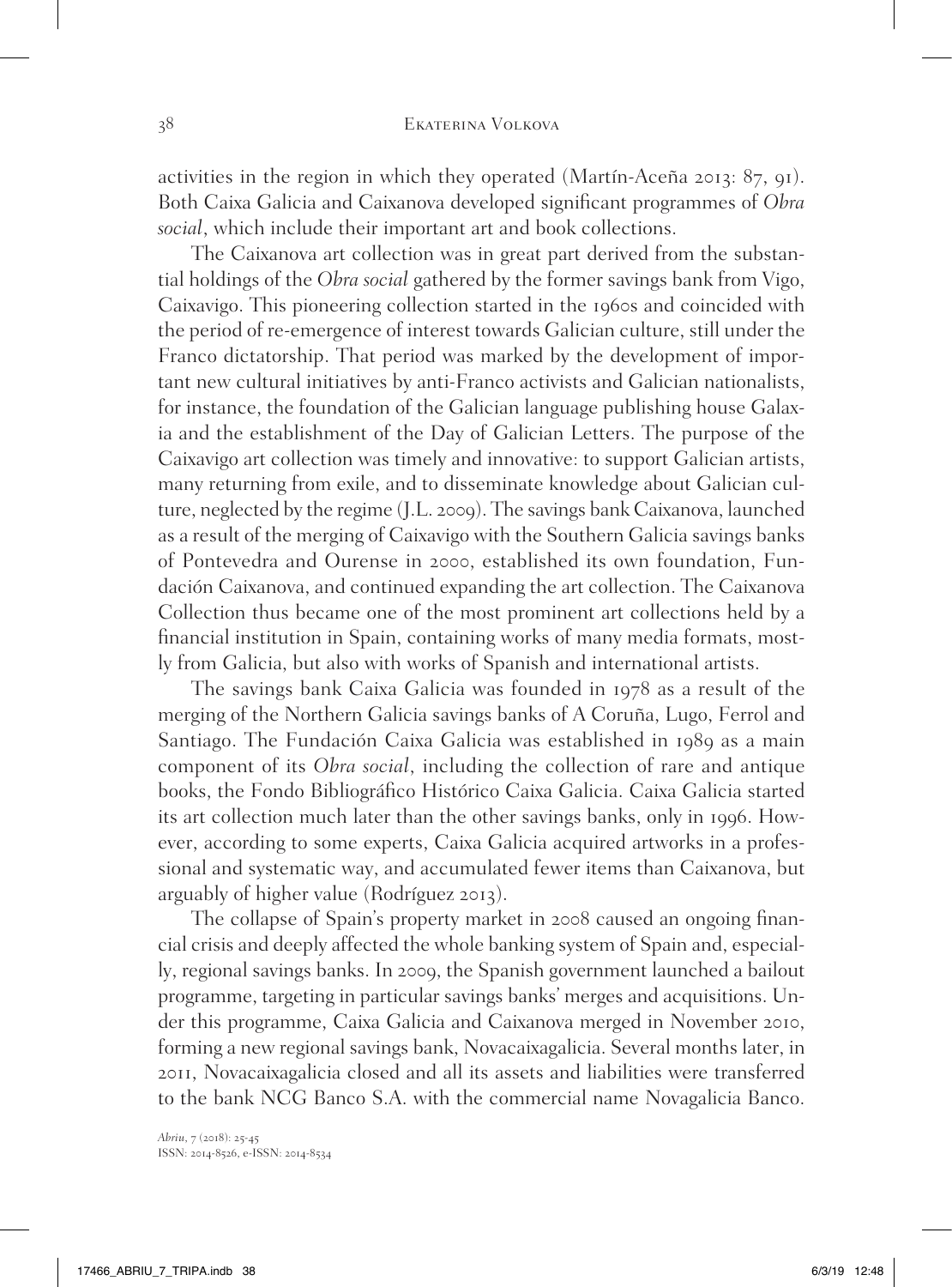This new bank was soon nationalised by the Spanish government, and in December 2014 was sold at auction to the private bank from Venezuela, Banesco. The new bank received the new trade name ABANCA Corporación Bancaria. The Galician opposition in 2013 attacked the Xunta for the support it had given to the decision made by the Spanish Ministry of Economy to sell the NCG Banco to a foreign investor. The BNG urged the Galician government to pass a law and to stop the sale. One of the main preoccupations of the Galician opposition was the destiny of the art collections of former Caixa Galicia and Caixanova. Concerned about preventing Galician heritage from leaving Galicia and maintaining public access, the BNG even suggested transporting the former collection from Vigo to the recently opened *Cidade da Cultura*. However, this proposition was firmly rejected not only by the PP but also the PSdeG, and met extremely negative reactions from the authorities of Vigo. The Xunta de Galicia in October 2013 assured that the collections would remain in their current places and that the Xunta would start the process of registering the collections as *Bens de interese cultural*. The BNG, in its turn, argued that these measures would not guarantee the artworks remaining in Galicia, continuing to criticize the Xunta for the absence of effective actions.

At the time of the merger, the Caixanova art collection contained 5,596 art pieces, while Caixa Galicia had 1,350 art works and 3,200 items in the bibliographical collection. Today, the two collections remain separate due to their different purchasing processes, as well as their historical attachment to the respective cities of origin. The Caixanova art collection had been acquired from the funds of the *Obra social*, and thus belonged to the public foundation, the Fundación Novacaixagalicia. On the other hand, Caixa Galicia had recorded its art acquisitions as investments, and therefore the contents of this collection became assets of Novagalicia Banco (Pousa 2013; Bascoy 2013). Nowadays, the former collection of Caixanova is known as the collection Afundación, registered as property of the Fundación Galicia Obra Social; and the former art collection of Caixa Galicia is known as the collection ABANCA, registered as property of this banking corporation. In October 2015, after the authorities of ABANCA gave their permission, the Xunta declared as *Bens de interese cultural* both the ABANCA and Afundación art collections, highlighting their status as important protected elements of the rich Galician cultural heritage (Decreto 151/2015, Decreto 152/2015).

These two art collections are in fact considered the most comprehensive collections of 20<sup>th</sup> century Galician art. This artistic treasure covers such sig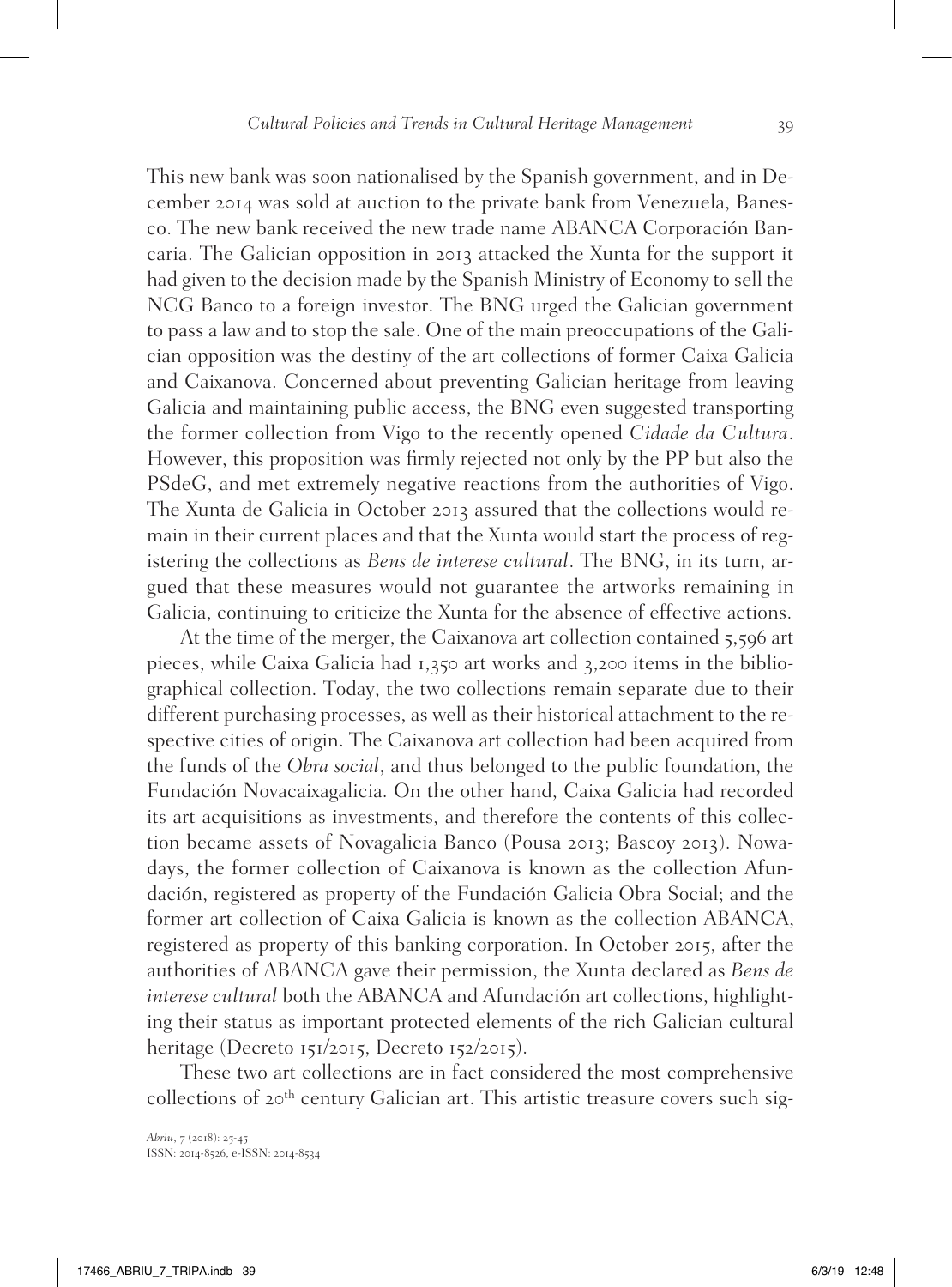nificant figures of modern Galician art as Sotomayor, Pérez Villaamil, Lloréns, Ovidio Murguía, Castelao, Colmeiro, Seoane, Maruja Mallo, Laxeiro, Granell, and Urbano Lugrís; it also includes such prominent Spanish and international artists as Picasso, Leger, Miró, Dalí and Braque, among others. To maximize the public accessibility to this important artistic heritage of Galicia, the artworks from both art collections are regularly shown in thematic exhibitions and as loans in museums and galleries around Galicia. Nevertheless, the major part of these collections is not permanently available for direct viewing, but only in digital form. The highlights of the art collection Afundación are put on display in the main building of the foundation in Vigo and also can be viewed online as a virtual tour through Google Maps. The webpage of the collection (https://www.afundacion.org/es/coleccion) offers access to the whole catalogue of digitized artworks, including a short biography for each artist and a description for each artwork that gives a brief art history analysis and tracks the history of its exhibitions and reproductions. The art collection ABANCA is physically stored in a special building in A Coruña constructed for this purpose. The website of ABANCA art collection, (http://coleccion.abanca.com) also offers its digitized catalogue on-line as well as a virtual tour that provides a 3D interactive environment which allows users to click on individual artworks for a close-up view with drop-down metadata about each artwork. The bibliographical collection ABANCA is another important piece of the Galician cultural heritage, the most valuable part of which are its 66 incunabula, with its oldest treasure dating back to 1471. In 2014 ABANCA allowed its collection of books and documents to be stored in the Biblioteca de Galicia at the *Cidade da Cultura*, which immediately started the process of digitization of incunabula. These are now accessible through the portal *Galiciana* that allows users to virtually flick through books more than 500 years old. The following year this collection was declared as *Ben de interese cultural* (Decreto 113/2015). As a result of these developments, these important artistic and bibliographical Galician collections assembled by private financial institutions have acquired a legal status as protected Galician cultural heritage and they have also become more easily accessible to the public thanks to the deployment of digital technologies.

Concluding the brief overview of the Galician cultural policies in the area of cultural heritage and visibility of Galician culture, it is possible to make the following observations: the model of Galician cultural policy is likely to be generally ascribed to the "architect" type, because the Consellería de Cultura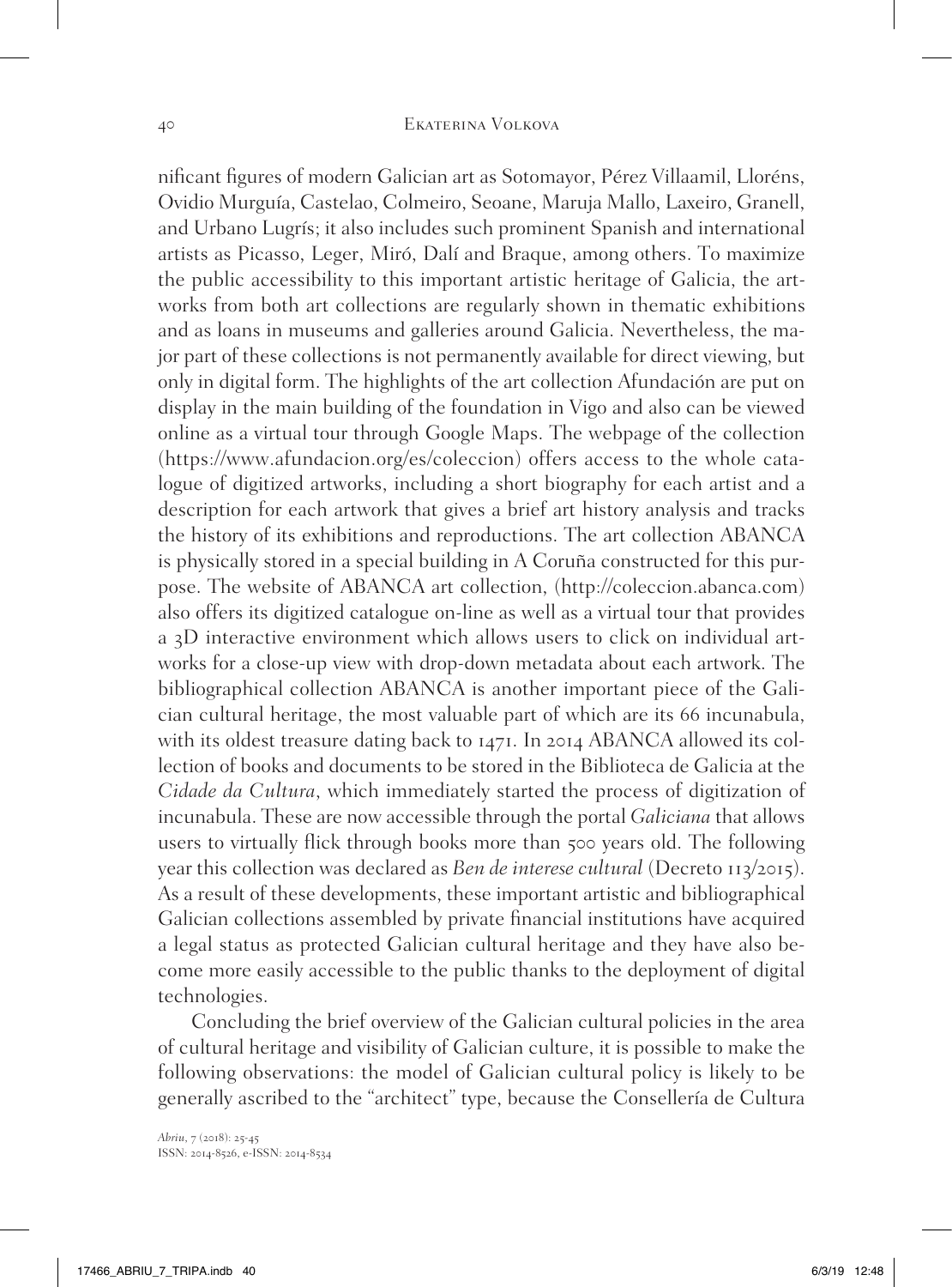of the Xunta de Galicia and its dependent cultural organizations, such as public foundations, associations, libraries, museums and archives, have been the key actors in the implementation of cultural policies in Galicia. Here it is worth noting that the Consello da Cultura, a fundamental public institution for Galician culture, in spite of acting independently with respect to the powers of Galicia, also depends financially on the Xunta de Galicia. Nevertheless, the non-governmental and private organizations have also played a significant role in the Galician cultural scene. Especially important have been the cultural programmes of the major financial institutions, particularly, the banking corporation ABANCA and its predecessors.

Since 1981, when the Statute of Galician Autonomy marked the starting point of the official cultural policy in Galicia, the autonomous government has achieved significant results in the management of cultural heritage, including the relevant legislation and the register for *Bens de interese cultural.* A number of measures implemented under the cultural policies of the Xunta de Galicia ensures the cultural rights of Galician people to access their heritage. However, the general examination of the Galician context reveals certain weak sides in the existing model of cultural policy. Thus, the priority that is given to certain projects is inevitably affected by the political power structures and their own interests. Besides, the extensive degree of public intervention creates an excessive dependence of Galician cultural organizations and industries on the support of the Xunta de Galicia, which makes them particularly vulnerable to political and economic fluctuations, as in the circumstances of financial crisis, when the government drastically reduced or shifted the funding of many cultural projects. At the same time, private actors, although often collaborating with the Xunta and its cultural policies, tend to act rather independently and so their contribution to the creation, preservation and dissemination of Galician cultural heritage depends for the most part on the interests of such organizations.

Nevertheless, whatever models of cultural policy are involved, it is obvious that digital technologies have become indispensable instruments of the cultural policy in Galicia in the area of cultural heritage. Without replacing traditional forms, the Internet provides additional and almost unlimited capacity for the visibility of Galician culture. The digitization of cultural heritage, which is nowadays embedded into Galician legislation, is highly beneficial for Galician culture and the promotion of values of the Galician people. It contributes to the development of Galician identity at large, facilitating partic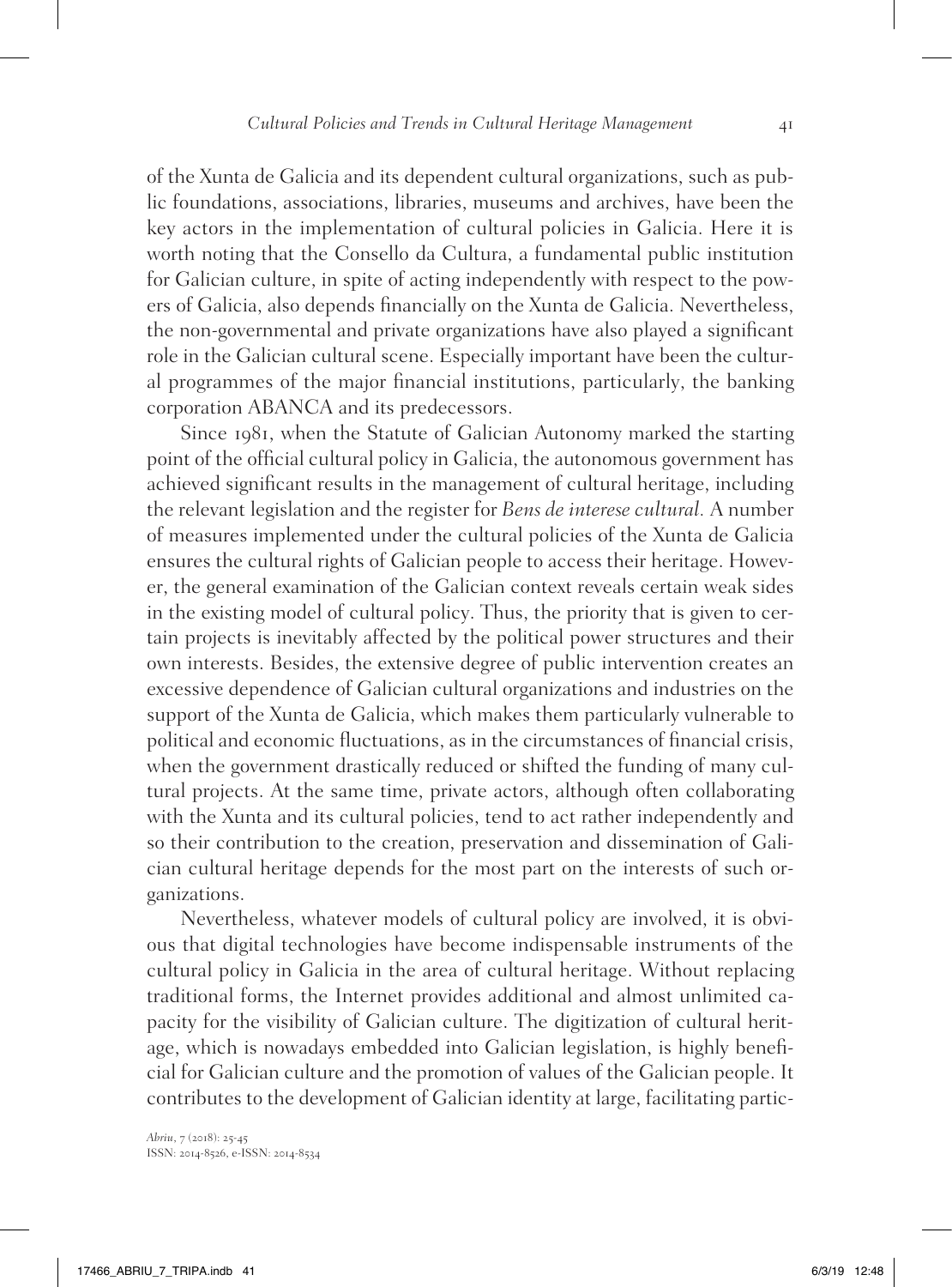ipation in cultural activity of much a wider cross-section of people, thus making cultural heritage less elitist and much more accessible, both to Galicians and to the world at large. The digitization of Galician cultural heritage is carried out in alignment with European and international legislation practice and contributes to the maintenance and promotion of European cultural digital heritage. Without a doubt, Galician culture has gone global and it will see further developments in this direction in the years to come.

## WORKS CITED

- Albrow, Martin (2012). «Global age». George Ritzer (ed.), *The Wiley-Blackwell Encyclopedia of Globalization*. Oxford: Blackwell.
- Bascoy, Irene (2013). «Dos colecciones de arte y solo una de Galicia». *Faro de Vigo*, 13 Oct. [online] <http://www.farodevigo.es/galicia/2013/10/13/colecciones-arte-gali $cia/895047.html$ .
- Código Cero (2010). «A obra gráfica de Castelao estará accesible na Rede». *Código Cero* 79, 30.
- Colmeiro, José (2013). *Galeg@s sen fronteiras: Conversas sobre a cultura galega no século XXI*. Vigo: Edicións Xerais de Galicia.
- Colmeiro, José (2017). *Peripheral Visions / Global Sounds: From Galicia to the World.* Liverpool: Liverpool UP.
- Commission of the European Communities (2006). «Commission Recommendation of 24 August 2006 on the digitisation and online accessibility of cultural material and digital preservation (2006/585/EC)». *Official Journal of the European Union*, 236.
- Craik, Jennifer (2007). *Re-visioning Arts and Cultural Policy: Current Impasses and Future Directions.* Canberra: ANU E Press.
- Decreto 74/2015, do 13 de maio, polo que se regula a organización da presenza na internet da Administración xeral e do sector público autonómico de Galicia baixo o dominio de nivel superior .gal. *Diario Oficial de Galicia*, 94, 21 May 2015 [online] <https://www.xunta.gal/dog/Publicados/2015/20150521/AnuncioG0244-150515- 0004\_gl.html>.
- DECRETO 113/2015, do 4 de xuño, polo que se declara ben de interese cultural o fondo bibliográfico e documental de Abanca Corporación Bancaria, S.A. *Diario Oficial de Galicia*, 170, 7 Sep 2015 [online] <https://www.xunta.gal/dog/Publicados/2015/20150907/AnuncioG0164-250815-0001\_gl.html>.
- DECRETO 151/2015, do 8 de outubro, polo que se declara Ca colección de arte de ABANCA Corporación Bancaria, S.A. *Diario Oficial de Galicia*, 205, 27 Oct 2015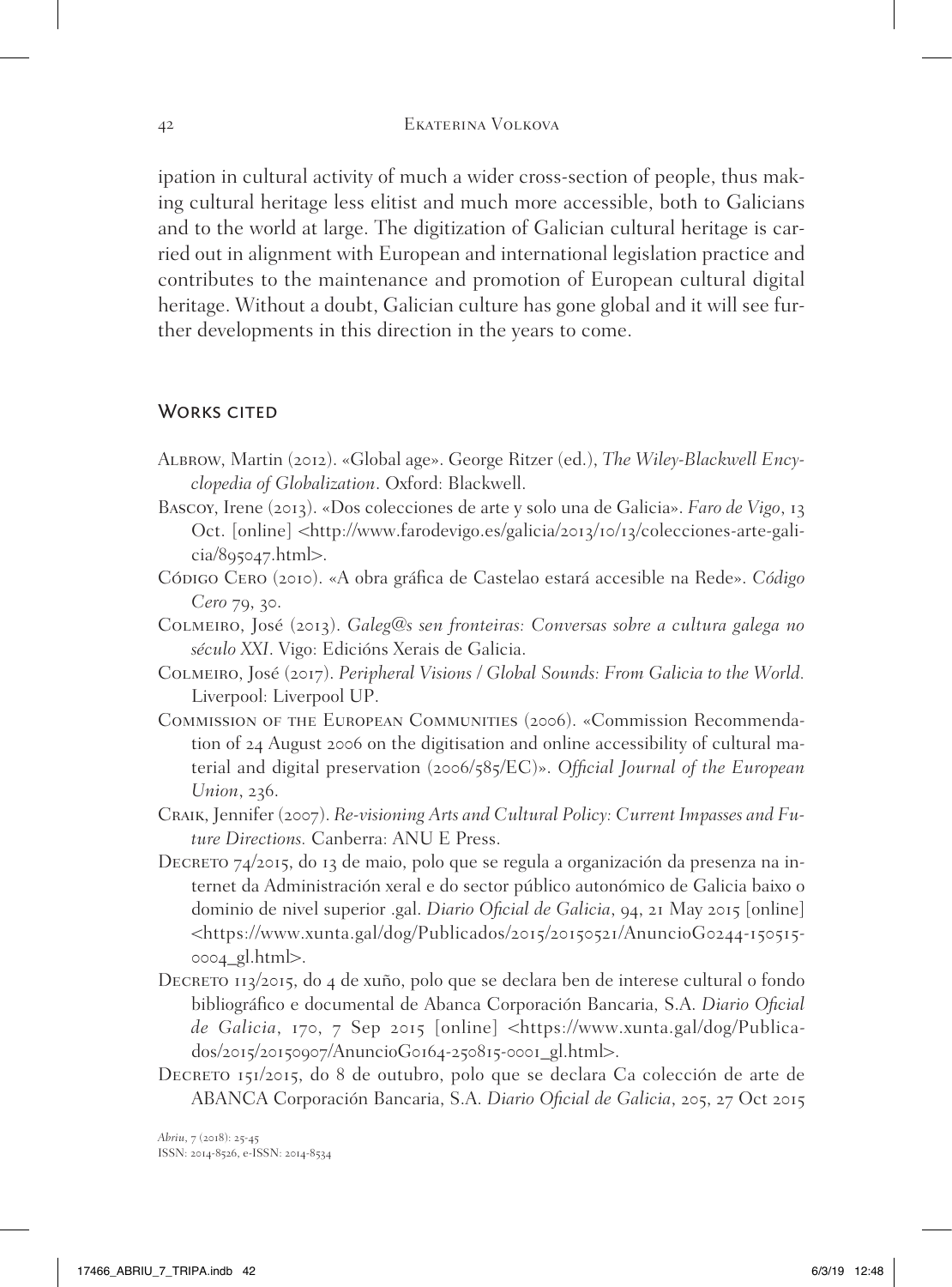[online] <https://www.xunta.gal/dog/Publicados/2015/20151027/AnuncioG0164- 191015-0004\_gl.html>.

- Decreto 152/2015, do 8 de outubro, polo que se declara ben de interese cultural a colección de arte da Fundación Galicia Obra Social (Afundación). *Diario Oficial de Galicia*, 207, 29 Oct 2015 [online] <http://www.xunta.gal/dog/Publicados/ 2015/20151029/AnuncioG0164-221015-0002\_gl.html>.
- El País (2014). «Nace la primera web del dominio ".gal"». *El País,* 16 Mar [online] <http://ccaa.elpais.com/ccaa/2014/05/16/galicia/1400250413\_796038.html>.
- European Commission (2011). «Commission Recommendation of 27 October 2011 on the digitisation and online accessibility of cultural material and digital preservation (2011/711/EU)». *Official Journal of the European Union*, 283.
- FARO DE VIGO (2018). «La Xunta respeta la decisión del Centro Gallego de mantener su patrimonio en Buenos Aires». *Faro de Vigo* 25 January [online] <http://www.farodevigo.es/galicia/2018/01/25/xunta-respeta-decision-centro-gallego/1825631.html>.
- Fernández Rodríguez, José Julio (2016). «The Parliament of Galicia». Guy Laforest; André Lecours (ed.), *The Parliaments of Autonomous Nations*. Montreal: McGill-Queen's UP, 72-96.
- Gago Mariño, Manuel (2015). «Cultura galega e territorios dixitais: entre a sociedade civil e as institucións». Olga Castro; María Liñeira (eds.), *Trama e urda: Contribucións multidisciplinares desde os estudos galegos*, Santiago de Compostela: Consello da Cultura Galega, 181-190.
- Gemie, Sharif (2006). *A concise history of Galicia*. Cardiff: Wales UP.
- INE (2001). «Elecciones al Parlamento de Galicia 2001». *Instituto Nacional de Estadística* [online]*. <*http://www.ine.es/jaxi/Datos.htm?path=/t44/p05/a2001/l0/&  $file = 0102.py$ .
- INE (2005) «Elecciones al Parlamento de Galicia de 19 de junio de 2005». *Instituto Nacional de Estadística* [online] <http://www.ine.es/jaxi/Tabla.htm?path=/t44/p05/ a2005/l0/&file=0104.px&L=0>.
- INE (2016) «Elecciones al Parlamento de Galicia de 25 de septiembre de 2016». *Instituto Nacional de Estadística* [online] <http://www.ine.es/jaxi/Tabla.htm?path=/  $t_{44}/p_{95}/a_{201}6/lo/8$ file=0104.px&L=0>.
- ISO (s. d.). «Country Codes ISO 3166». *International Organization for Standardization* [online] <https://www.iso.org/iso-3166-country-codes.html>.
- J. L. (2009). «Caixanova posee la mayor colección de arte gallego». *La Voz de Galicia* 24 May [online] <http://www.lavozdegalicia.es/noticia/vigo/2009/05/24/caixanova-posee-mayor-coleccion-arte-gallego/0003\_7737661.htm>.
- Lage, Xesús; Losada Trabada, Antonio; Gómez Ocampo, Marta (2012). «La política cultural en la comunidad autónoma gallega: de la dependencia a la autonomía». *RIPS,* 11, 3, 115-148.[online] <http://www.usc.es/revistas/index.php/rips/article/ view/1021>.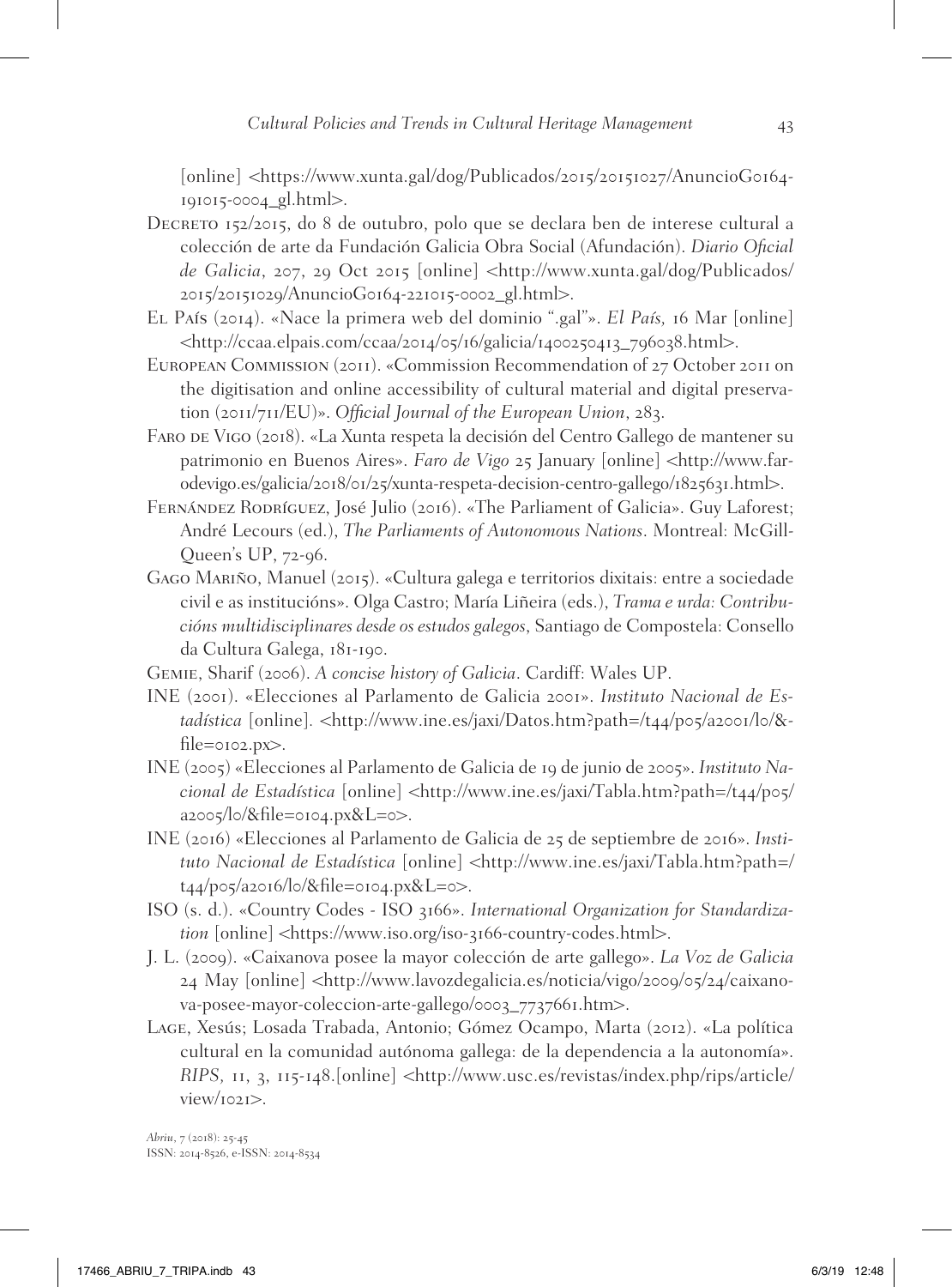- Langhorne, Richard (2001). *The Coming of Globalization: Its Evolution and Contemporary Consequences*. New York: Palgrave.
- Lei 8/1995, do 30 de outubro, do patrimonio cultural de Galicia. *Diario Oficial de Gali* $cia$ , 214, 8 Nov 1995 [online]  $\langle$ http://www.xunta.gal/dog/Publicados/1995/19951108/ Anuncio5996\_gl.html>.
- Lei 5/2016, do 4 de maio, do patrimonio cultural de Galicia. *Diario Oficial de Galicia*, 92, 16 May 2016 [online] <https://www.xunta.gal/dog/Publicados/2016/20160516/ AnuncioC3B0-110516-0001\_gl.html>.
- Ley 34/2002, de 11 de julio, de servicios de la sociedad de la información y de comercio electrónico. *Boletín Oficial del Estado*, 166, 12 Jun 2002. https://www.boe.es/buscar/act.php?id=BOE-A-2002-13758
- Ley 12/2004, de 7 de diciembre, por la que se modifica la Ley 8/1985, de 13 de agosto, de elecciones al Parlamento de Galicia*. Diario Oficial de Galicia*, 243, 16 Dec 2004 [online]. <https://www.xunta.gal/dog/Publicados/2004/20041216/Anuncio21A16\_ gl.html>.
- Ley Orgánica 1/1981, de 6 de abril, de Estatuto de Autonomía para Galicia. *Boletín Oficial del Estado*, 101, 28 Apr 1981 [online] <https://www.boe.es/buscar/doc.php? id=BOE-A-1981-9564>.
- Lombao, David (2014). «El golpe franquista, un "capricho de la historia" para Feijóo». *Eldiario.es*, 28 Jun. [online] <http://www.eldiario.es/galicia/golpe-franquistacapricho-historia-Feijoo\_0\_275772868.html>.
- Máiz, Ramon; Losada, Antón (2000). «Institutions, policies and nation building: the Galician case». *Regional and Federal Studies*, 10, 1, Spring, 62-91.
- Martín-Aceña, Pablo (2013). «The Savings Bank crisis in Spain: When and How?». *ESBG Perspectives,* 66, 85-98.
- Medeiros, António (2013). *Two Sides of One River: Nationalism and Ethnography in Galicia and Portugal.* New York: Berghahn.
- Miguélez-Carballeira, Helena (2013). *Galicia, a Sentimental Nation: Gender, Culture and Politics*. Cardiff: Wales UP.
- Pousa, Luís (2013). «El arte que sobrevivió a la fusión». *La Voz de Galicia*, 20 May [online] <http://www.lavozdegalicia.es/noticia/cultura/2013/05/20/arte-sobrevivio $fusion/0003$   $201305G20P27991.htm$
- Real Decreto 2434/1982, de 24 de julio, sobre traspaso de funciones y servicios del Estado a la Comunidad Autónoma de Galicia en materia de cultura. *Boletín Oficial del Estado*, 235, 1 Oct 1982 [online] <http://www.boe.es/buscar/doc.php?id= BOE-A-1982-25542>.
- Reimóndez, María (2011). «Whose Heritage Is It, Anyway? Cultural Planning and Practice in Contemporary Galicia». Kirsty Hooper; Manuel Puga Moruxa (ed.), *Contemporary Galician Cultural Studies: Between the Local and The Global*, New York: MLA, 190-201.